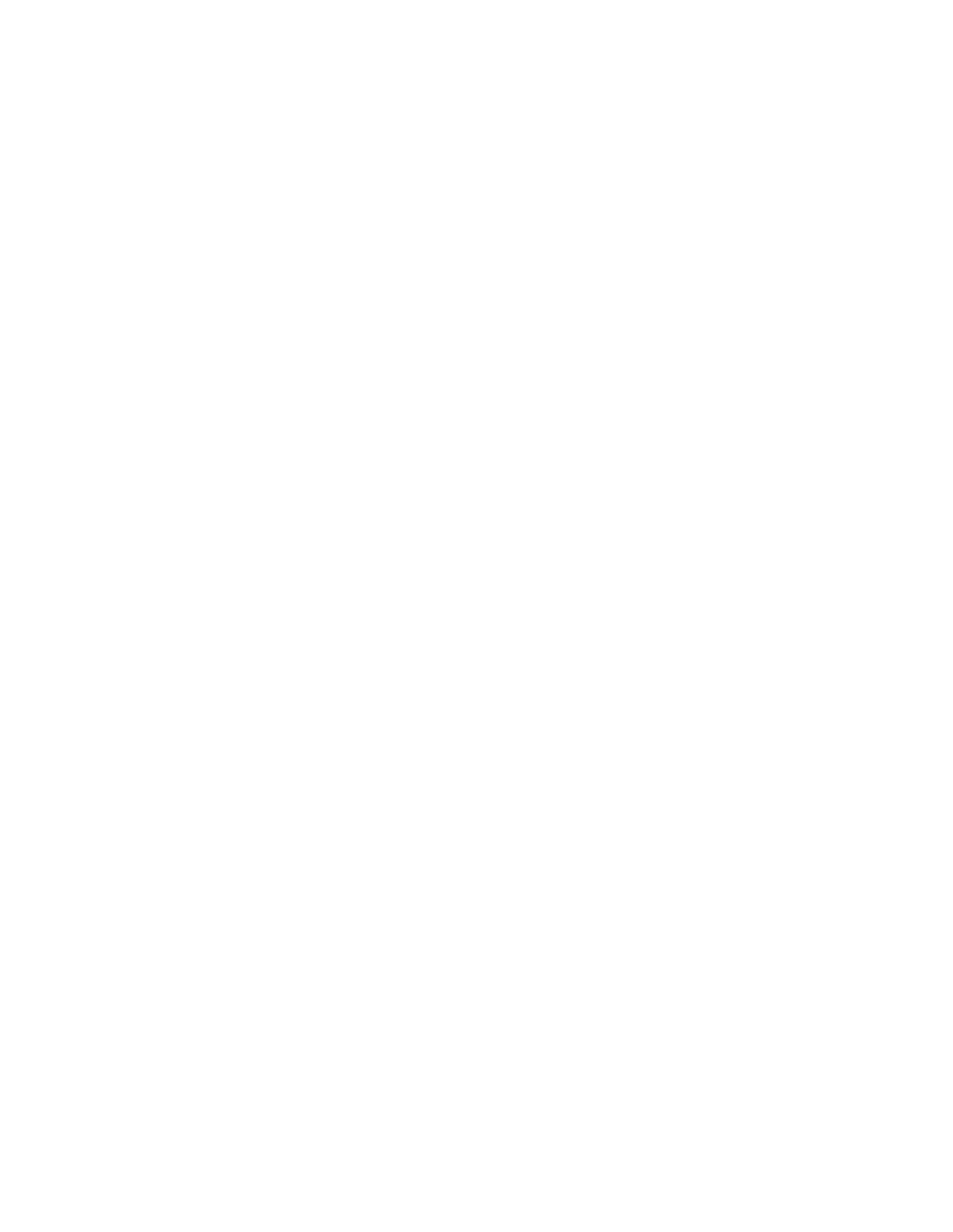Center for Applied Research in the Apostolate Georgetown University Washington, DC

# *Women and Men Professing Perpetual Vows in Religious Life: The Profession Class of 2021*

**A Report to the Secretariat of Clergy, Consecrated Life and Vocations United States Conference of Catholic Bishops**



**January 2022**

Thu T. Do, LHC, Ph.D. Thomas P. Gaunt, SJ, Ph.D.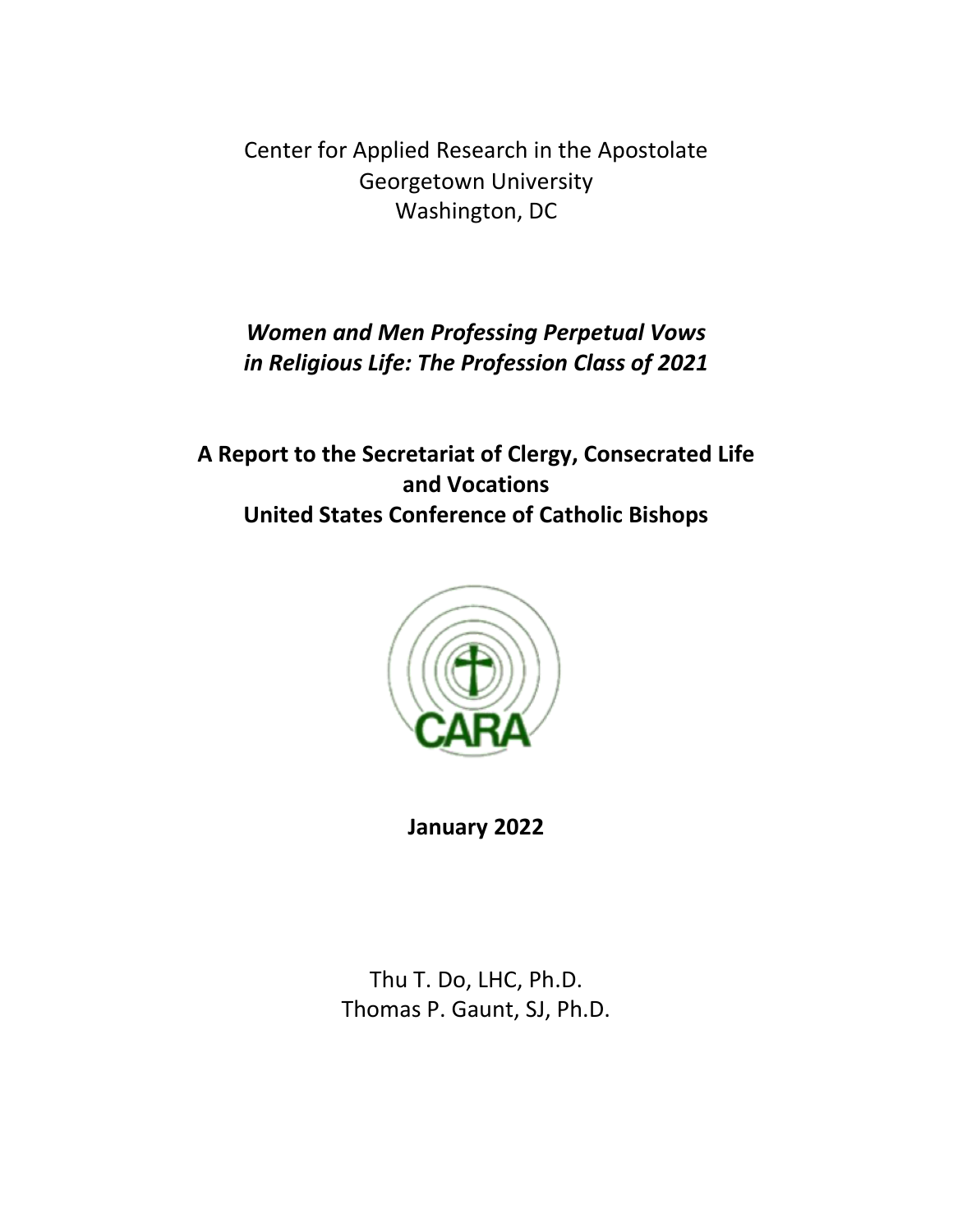# **Table of Contents**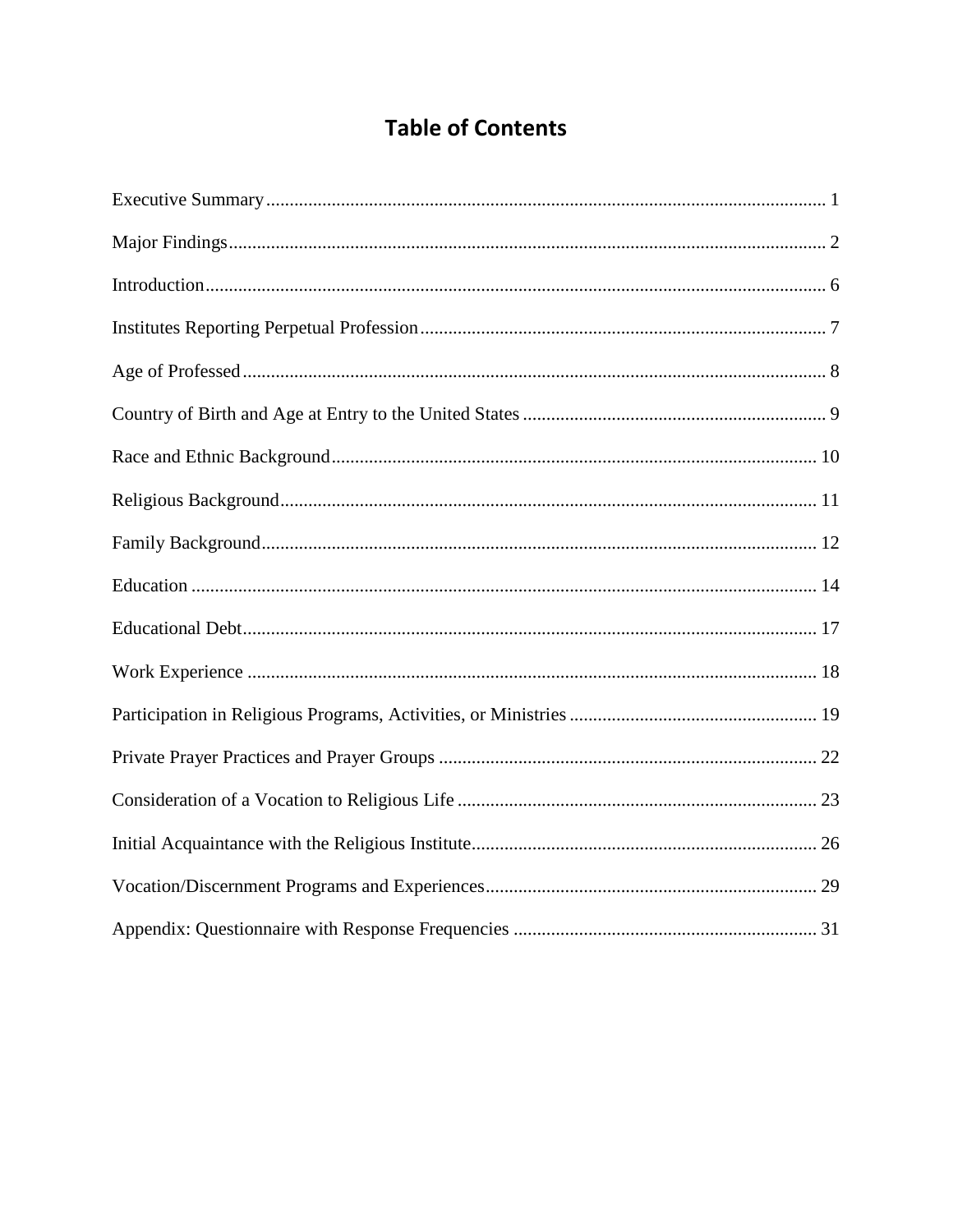# **Center for Applied Research in the Apostolate Georgetown University Washington, DC**

# *Women and Men Professing Perpetual Vows in Religious Life: The Profession Class of 2021*

#### **Executive Summary**

<span id="page-4-0"></span>This report presents findings from a national survey of women and men religious who professed perpetual vows in 2021 in a religious institute, province, or monastery based in the United States. To obtain the names and contact information for these women and men, the Center for Applied Research in the Apostolate (CARA) contacted all major superiors of men and women religious institutes that belong to either Conference of Major Superiors of Men or two leadership conferences of women- Leadership Conference of Women Religious and Council of Major Superiors of Women Religious as well as the major superiors of some 100 contemplative communities of women in the United States that were identified by the USCCB Secretariat of Clergy, Consecrated Life and Vocations. Each major superior was asked to provide contact information for every member of the institute who was scheduled to profess perpetual vows in 2021. CARA then contacted these men and women religious by e-mail or mail to explain the project and ask them to complete a brief survey.

After repeated follow-ups, CARA received a response from 547 of 742 major superiors, for an overall response rate of 74% among religious institutes. Three religious institutes were not interested in participating in the studies. In all, the major superiors provided contact information for 182 members (84 women and 98 men) who professed perpetual vows in religious life in 2021.

Of these 182 identified women and men religious, a total of 62 sisters and nuns and 60 brothers and priests responded to the survey by January 10, 2021. These 60 men include brothers, priests, and those pursuing studies leading to priestly ordination. This represents a response rate of 67% of the 182 potential members of the Profession Class of 2021 that were reported to CARA by major superiors of men and women religious.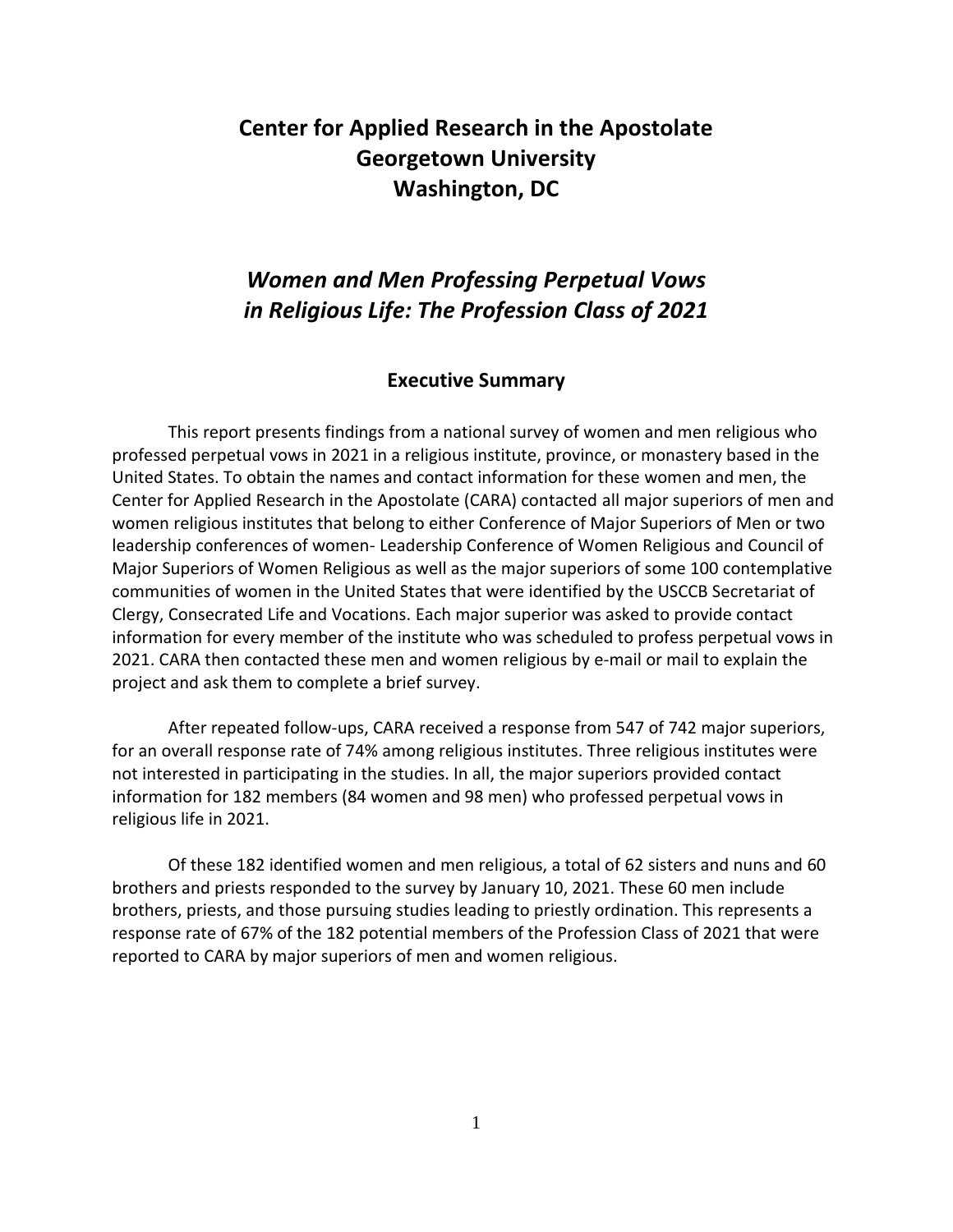### **Major Findings**

#### <span id="page-5-0"></span>*Demographic Background*

- Eight in ten responding religious institutes (82%) had no one professing perpetual vows in religious life in 2021. One in ten institutes (11%) had one perpetual profession and about one in sixteen (7%) reported two or more. In total, the religious institutes report 182 newly perpetually professed members (84 women and 98 men) in 2021.
- The average age of responding religious of the Profession Class of 2021 is 37. Half of the responding religious are age 34 or younger. The youngest is 24 and the oldest is 70.
- Three-fourths of the responding religious (76%) were born in the United States. Of those born outside the United States, the most common countries of origin are the Philippines and Vietnam (5 religious from each).
- On average, the respondents who were born outside the United States were 23 years old when they first came to the United States and lived here for 15 years before perpetual profession.
- Seven in ten responding religious (71%) report their primary race or ethnicity as Caucasian, European American, or white. More than one in ten (13%) members of the Profession Class of 2021 identifies as Asian/Pacific Islander/Native Hawaiian. One in ten identifies as Hispanic/Latino(a). Four percent identifies as African/African American/black. And just two respondents identify as mixed race.
- More than nine in ten responding religious (93%) have been Catholic since birth. Among those who became Catholic later in life, their average age at the time of their conversion was 26.

#### *Family Background*

- Nine in ten respondents (94%) report that when they were children, they had at least one parent who was Catholic. Three quarters (76%) report that both parents were Catholic.
- Almost all (97%) respondents were raised by their biological parents during the most formative part of their childhood. Besides, one in ten (12%) report being raised by their grandparents during the most formative part of their childhood.
- During the most formative part of their childhood, nine in ten (91%) respondents were raised by a married couple, living together. One in twenty respondents were raised by one parent who was either separated or divorced. Three percent was raised by one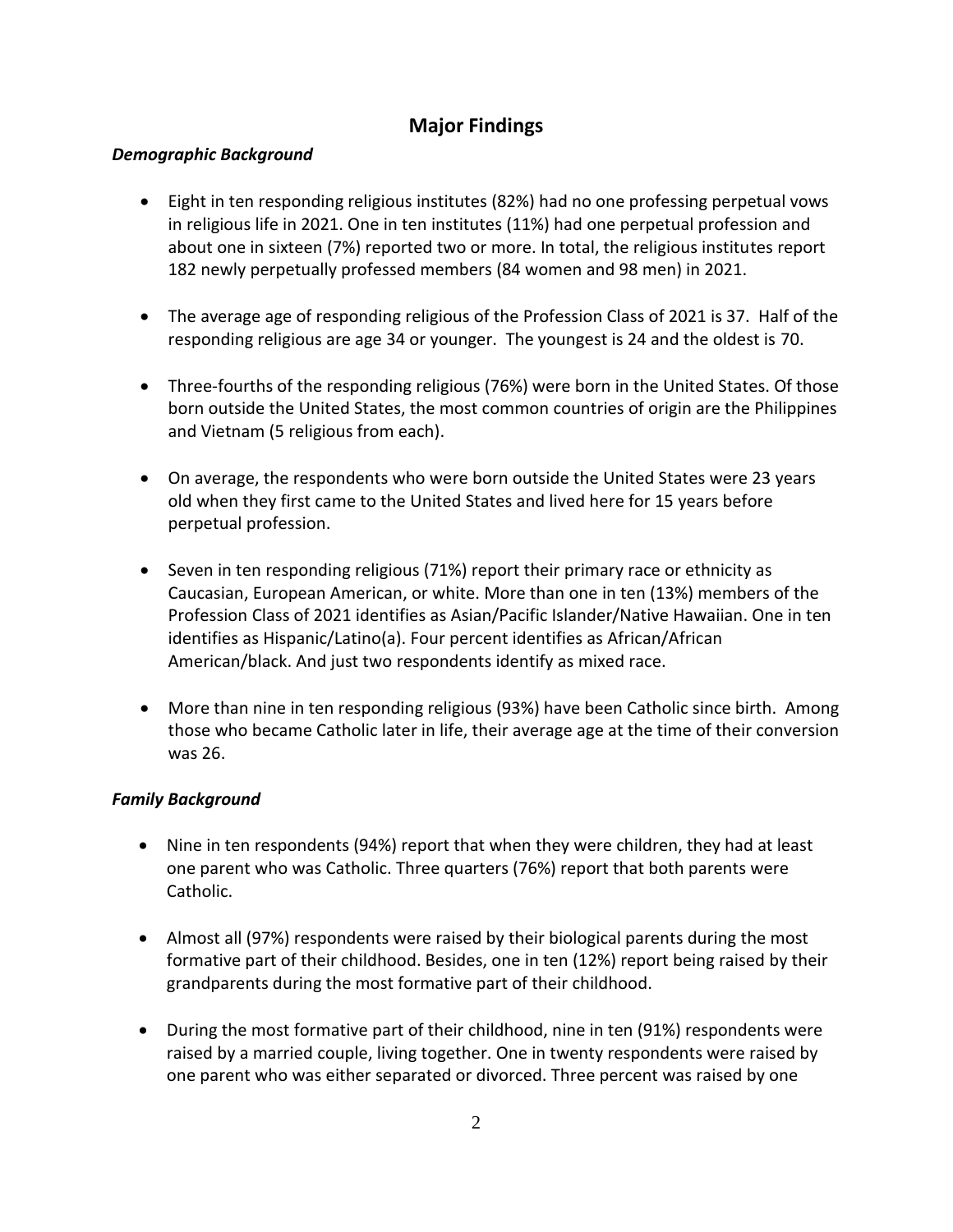parent who was widowed. One percent was raised by an unmarried couple who lived together.

- Almost all responding religious (99%) of the Profession Class of 2021 have at least one sibling. One in five (20%) have one brother or sister. Four in five (42%) report having two or three. A third (35%) have four or more siblings.
- Two in five (40%) respondents are the eldest in their family. About a third (35%) of respondents are somewhere in the middle of their family. A quarter (24%) are the youngest. Just one respondent is the only child in her family.
- More than a third (36%) report having a relative who is a priest or a religious.

#### *Education, Work, and Ministry Experience*

- Just over one in ten (15%) responding religious report being home schooled at some time in their educational background. Among those who were home schooled, the average length of time they were home schooled was eight years. Women are more likely than men to be home schooled (13 women compared with 5 men).
- Nearly half of the responding religious (47%) attended a Catholic elementary school, which is higher than that for all Catholic adults in the United States (16%). These respondents are also more likely than other U.S. Catholics to have attended a Catholic high school (43% of responding religious, compared to 8% of U.S. adult Catholics) and much more likely to have attended a Catholic college (36% of responding religious, compared to 5% of U.S. adult Catholics).
- The Profession Class of 2021 is highly educated. Two in ten responding religious earned a graduate degree before entering their religious institute. Seven in ten (70%) entered their religious institute with at least a bachelor's degree (63% for women and 77% for men).
- Most responding religious did not report that educational debt delayed their application for entrance to their institute. Among 6% of respondents who did report educational debt, however, they averaged about 4 years of delay while they paid down an average of \$41,000 in educational debt. Family members and parish are the most common source of assistance for paying down educational debt.
- More than four in five (84%) had work experience prior to entering their religious institute. Three in five (57%) were employed full-time and more than a quarter (27%) were employed part-time before entering their religious institute.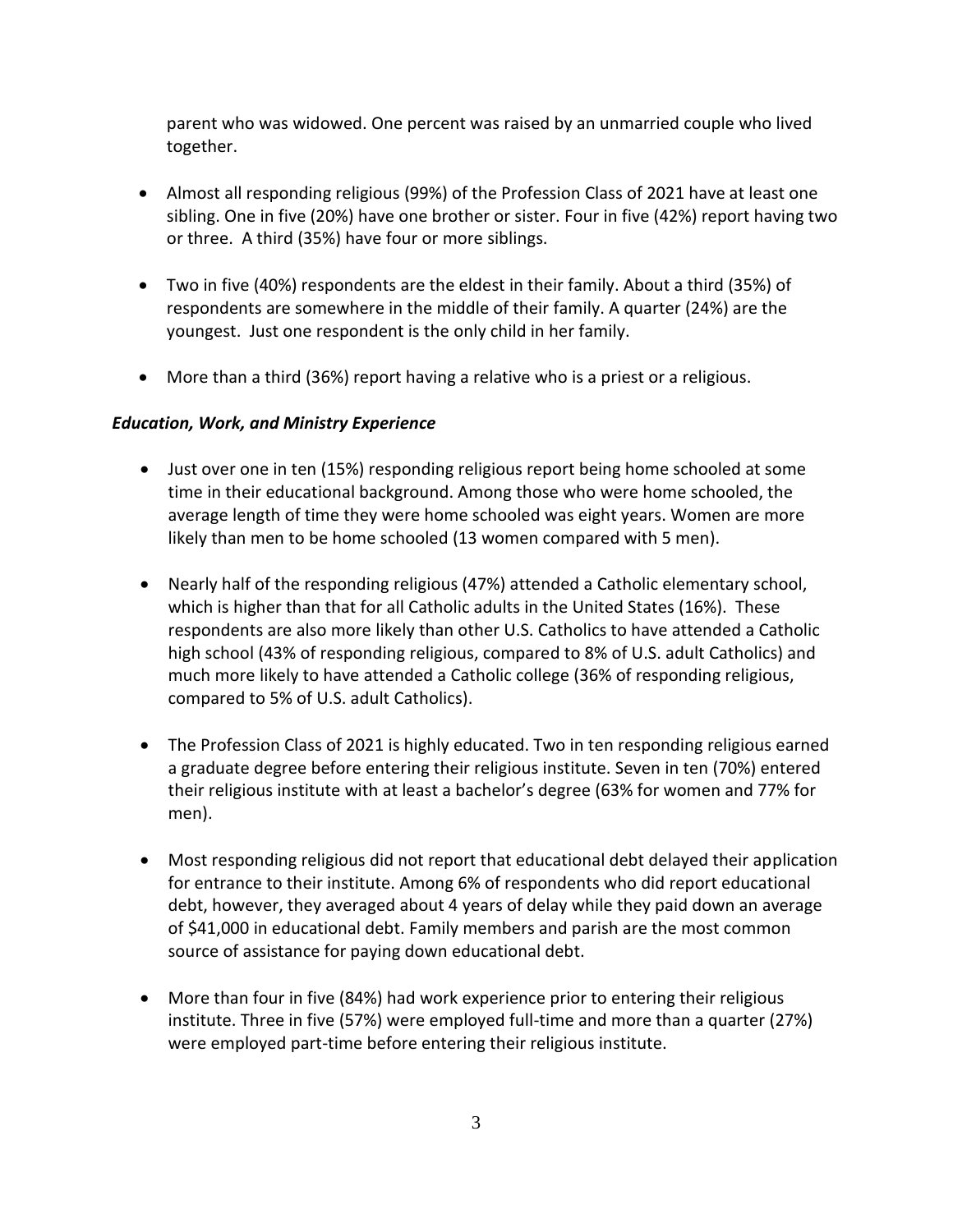- More than nine in ten responding religious (94%) served in one or more specified ministries before entering their religious institute, either in a paid ministry position or as a volunteer. The most common ministry experience reported by respondents was service as an altar server (48%), followed by faith formation, catechetical ministry, RCIA (44%), and lector (42%).
- Four in five (80%) participated in one or more religious programs or activities before entering their religious institute. Two-fifths of respondents (39%) participated in youth ministry or youth group. Three-tenth participated in young adult ministry or group (33%) and Catholic campus ministry/Newman Center (30%). One in five (18%) participated in a World Youth Day prior to entering their religious institute.
- Over nine in ten responding religious of the Profession Class of 2021 (93%) participated in one or more of these prayer practices or groups on a regular basis prior to entering their religious institute. Nearly nine in ten (86%) participated in Eucharistic Adoration. Seven in ten respondents (70%) did rosary or had retreat (65%). Six in ten (58%) had spiritual direction before entering their religious institute.

#### *Consideration of Religious Life and Choice of Community*

- On average, respondents report that they were 19 years old when they first considered a vocation to religious life, with half being 18 or younger when they first did so.
- Nearly nine in ten (86%) responding religious report that someone encouraged them to consider a vocation to religious life. Men are more likely than women to be encouraged by a parish priest, friend, mother, and parishioner.
- Almost three-fifths (56%) report that they were discouraged from considering a vocation to religious life by one or more persons. Women are more likely than men to report being discouraged from discerning a religious vocation (66% compared with 47% of men religious).
- On average, respondents report having known the members of their religious institute for three years before they entered. Three-tenths (30%) report being first acquainted with their institute through print or online promotional material published by the institute. A quarter (23%) were first acquainted in/through a sponsored institution or work of the institute (e.g., school, hospital). Men are more likely than women to be acquainted with their religious institute through this means (32% compared to 15% of women religious).
- Most (95%) had participated in at least one of these programs or experiences prior to entering their religious institute. Among the vocation programs and experiences about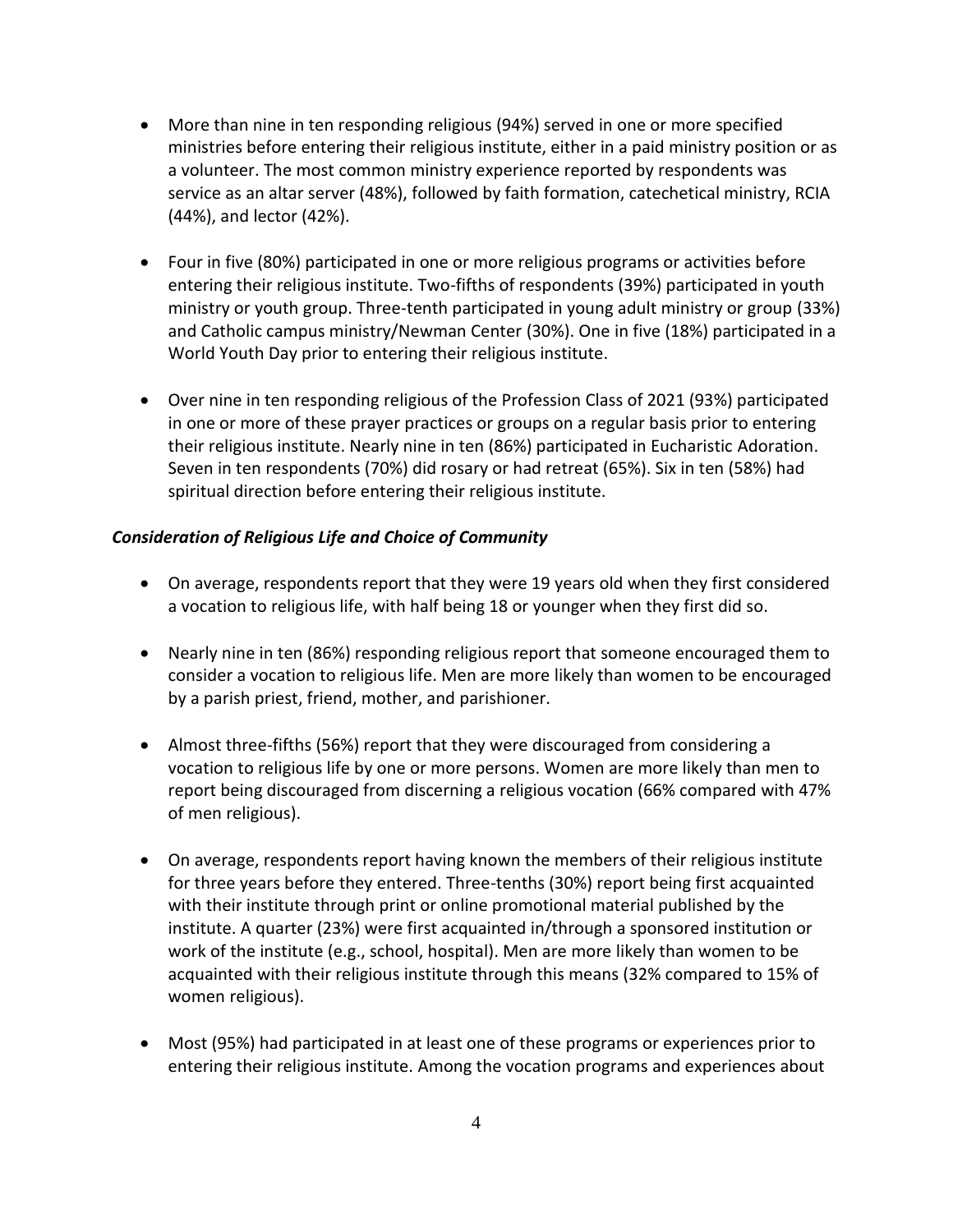which they were asked, respondents are most likely to have participated in a "Come and See" experience. Seven in ten (71%) report participating in this program before they entered their religious institute. Men are more likely than women to participate in this experience.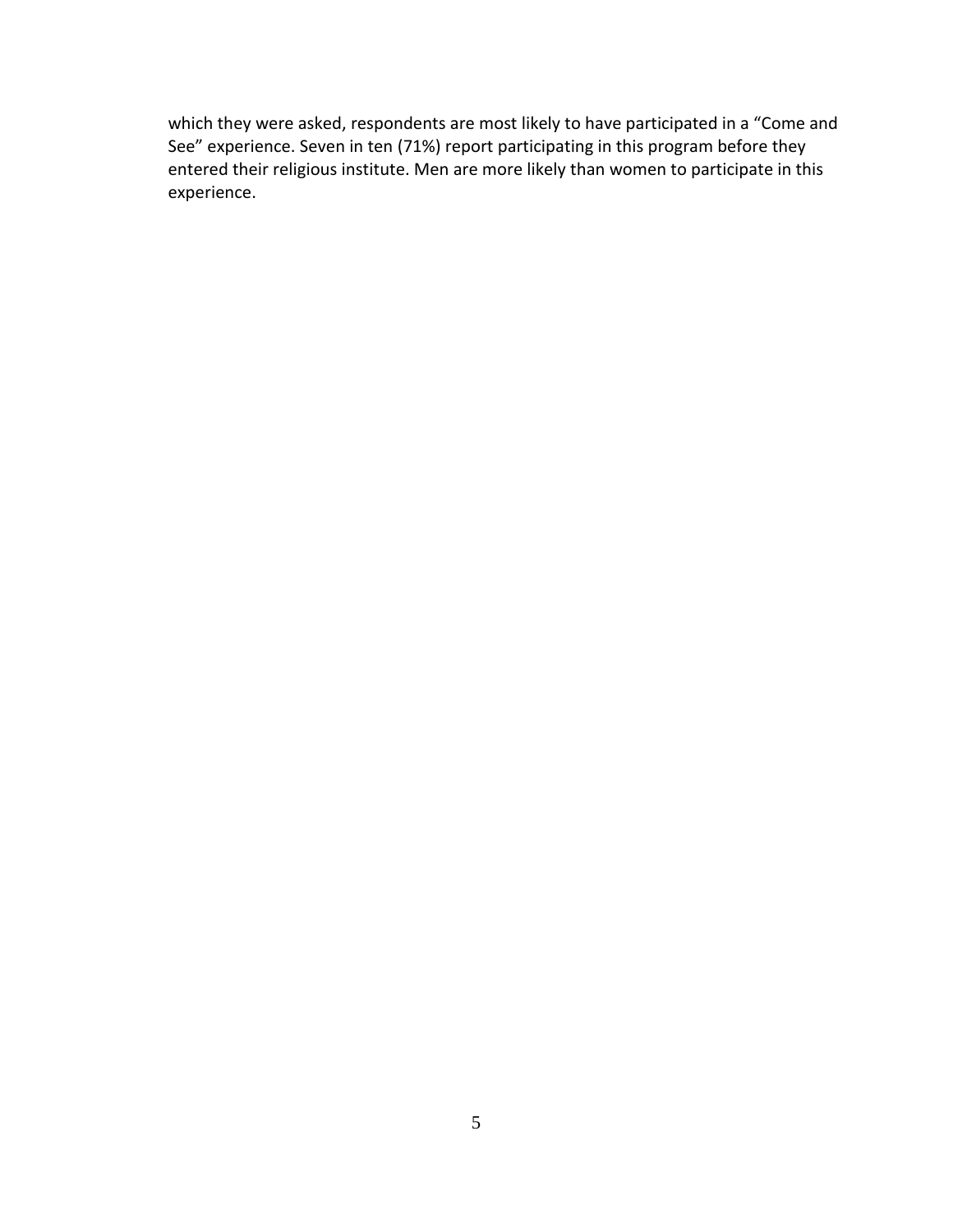#### **Introduction**

<span id="page-9-0"></span>Since 2010, the Secretariat of Clergy, Consecrated Life and Vocations of the United States Conference of Catholic Bishops (USCCB) has commissioned the Center for Applied Research in the Apostolate (CARA) at Georgetown University to conduct a survey of women and men religious who profess perpetual vows each year in a religious congregation, province, or monastery based in the United States. For this project, CARA was asked to gather information about the characteristics and experiences of these religious and report the findings to the Secretariat for use with the World Day of Consecrated Life in February. CARA then programmed the questionnaires into an online survey to give respondents the option of completing the survey either online or on paper. This report presents results of this survey of women and men religious of the Profession Class of 2021.

To obtain the names and contact information for these women and men, the Center for Applied Research in the Apostolate (CARA) contacted all major superiors of men and women religious institutes that belong to either Conference of Major Superiors of Men or two leadership conferences of women- Leadership Conference of Women Religious and Council of Major Superiors of Women Religious as well as the major superiors of some 100 contemplative communities of women in the United States that were identified by the USCCB Secretariat of Clergy, Consecrated Life and Vocations. Each major superior was asked to provide contact information for every member of the institute who was scheduled to profess perpetual vows in 2021. CARA then contacted these men and women religious by e-mail or mail to explain the project and ask them to complete a brief survey.

After repeated follow-ups, CARA received a response from 547 of 742 major superiors, for an overall response rate of 74% among religious institutes. Three religious institutes were not interested in participating in the studies. In all, the major superiors provided contact information for 182 members (84 women and 98 men) who professed perpetual vows in religious life in 2021.

Of these 182 identified women and men religious, a total of 62 sisters and nuns and 60 brothers and priests responded to the survey by January 10, 2021. These 60 men include brothers, priests, and those pursuing studies leading to priestly ordination. This represents a response rate of 67% of the 182 potential members of the Profession Class of 2021 that were reported to CARA by major superiors of men and women religious.

The questionnaire asked these religious about their demographic and religious background, education and work experience, previous ministry or service and other formative experiences, encouragement and discouragement to consider religious life, initial acquaintance with their institutes, and vocation/discernment programs and experiences. This report presents analyses of each question from all responding religious.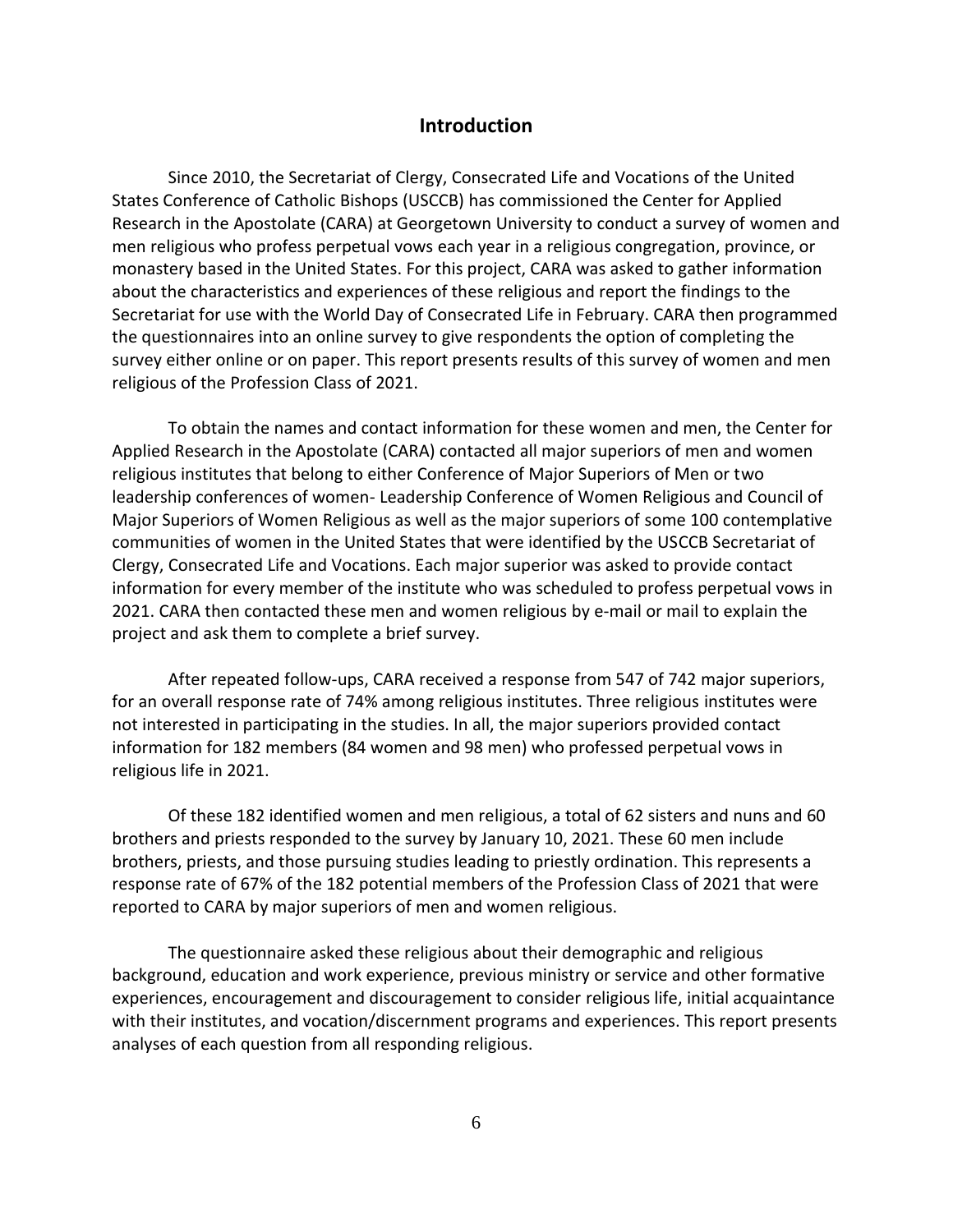#### **Institutes Reporting Perpetual Profession**

<span id="page-10-0"></span>CARA asked the 742 religious institutes, provinces, or monasteries in the United States to provide the names of members who professed or were planning to profess perpetual vows in 2021. A total of 547 major superiors responded (a 74% response rate) with 182 names of perpetually professed sisters, priests, and brothers. Three major superiors responded that they would not participate this year.



A total of 445 major superiors (82% of respondents) report that they had no one professing perpetual vows in 2021. One in ten institutes (11%) had one perpetual profession. Another 40 major superiors (7%) report from two to nine members professing perpetual vows in 2021.

The sisters and nuns who responded to the survey represent 37 different religious institutes, provinces, or monasteries of women religious. Similarly, the brothers and priests who responded come from 40 different religious institutes, provinces, or monasteries of men religious.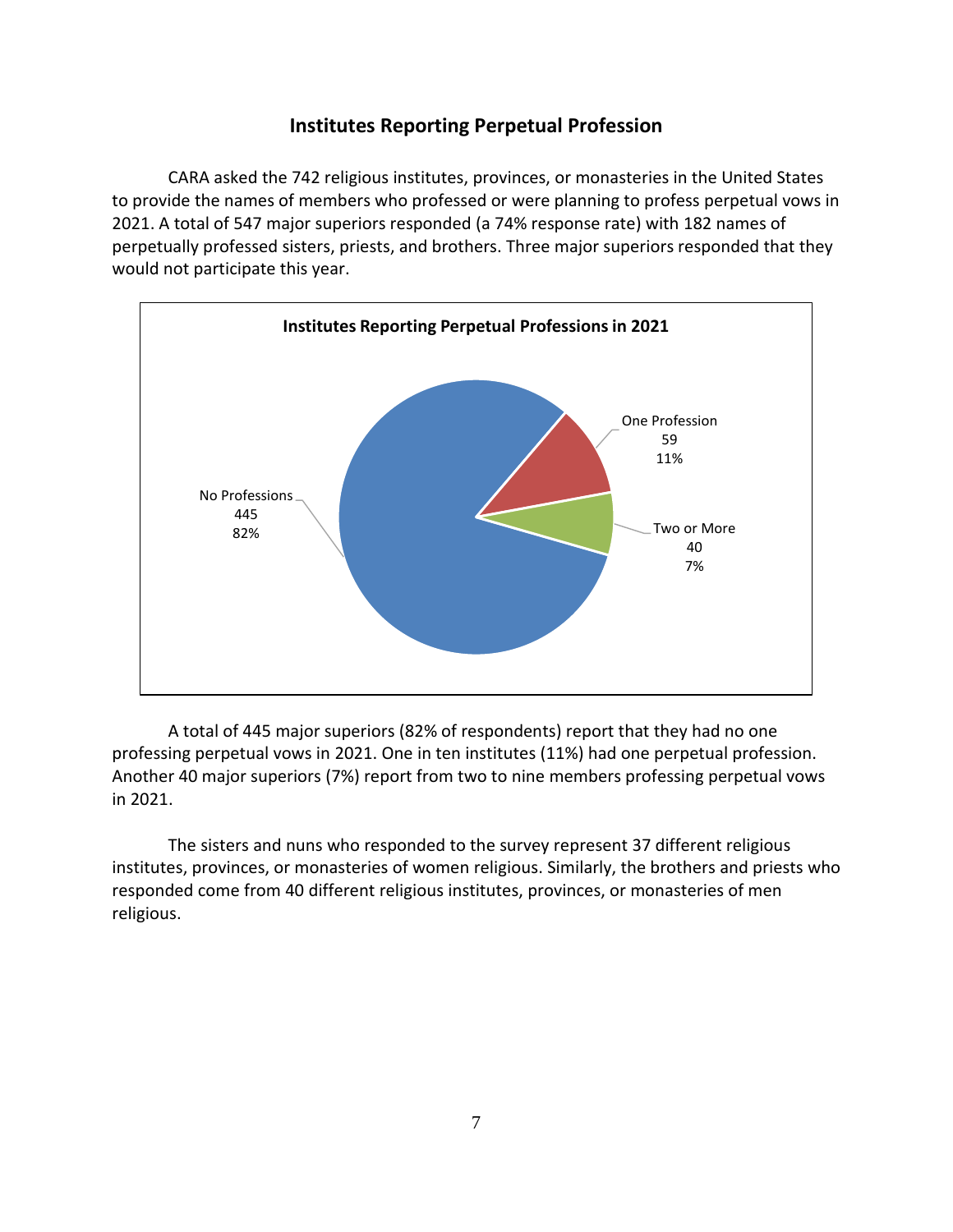### **Age of Professed**

<span id="page-11-0"></span>The average age of responding religious of the Profession Class of 2021 is 37. Half of the responding religious are age 34 or younger.

| Age of Professed Women and Men<br>Percentage in each age category |             |       |       |  |  |
|-------------------------------------------------------------------|-------------|-------|-------|--|--|
|                                                                   | <b>Both</b> | Women | Men   |  |  |
|                                                                   | ℅           | ℅     | %     |  |  |
| 29 and younger                                                    | 26          | 23    | 20    |  |  |
| Age 30-39                                                         | 48          | 52    | 43    |  |  |
| Age 40-49                                                         | 16          | 16    | 15    |  |  |
| Age 50-59                                                         | 7           | 5     | 8     |  |  |
| Age 60 and older                                                  | 4           | 5     | 3     |  |  |
| Average age                                                       | 37          | 37    | 36    |  |  |
| Median age                                                        | 34          | 34    | 34    |  |  |
| Range in ages                                                     | 24-70       | 25-70 | 24-69 |  |  |

- A quarter of respondents (26%) make final profession at the age of 29 or younger. The two youngest are 24 years of age.
- Half (48%) profess perpetual vows at age 30 to 39. One in six (16%) make perpetual profession at age 40-49. And one in sixteen (7%) do so at age 50-59.
- Less than one in twenty respondents profess perpetual vows at age 60 or older. The oldest sister makes final profession at the age of 70.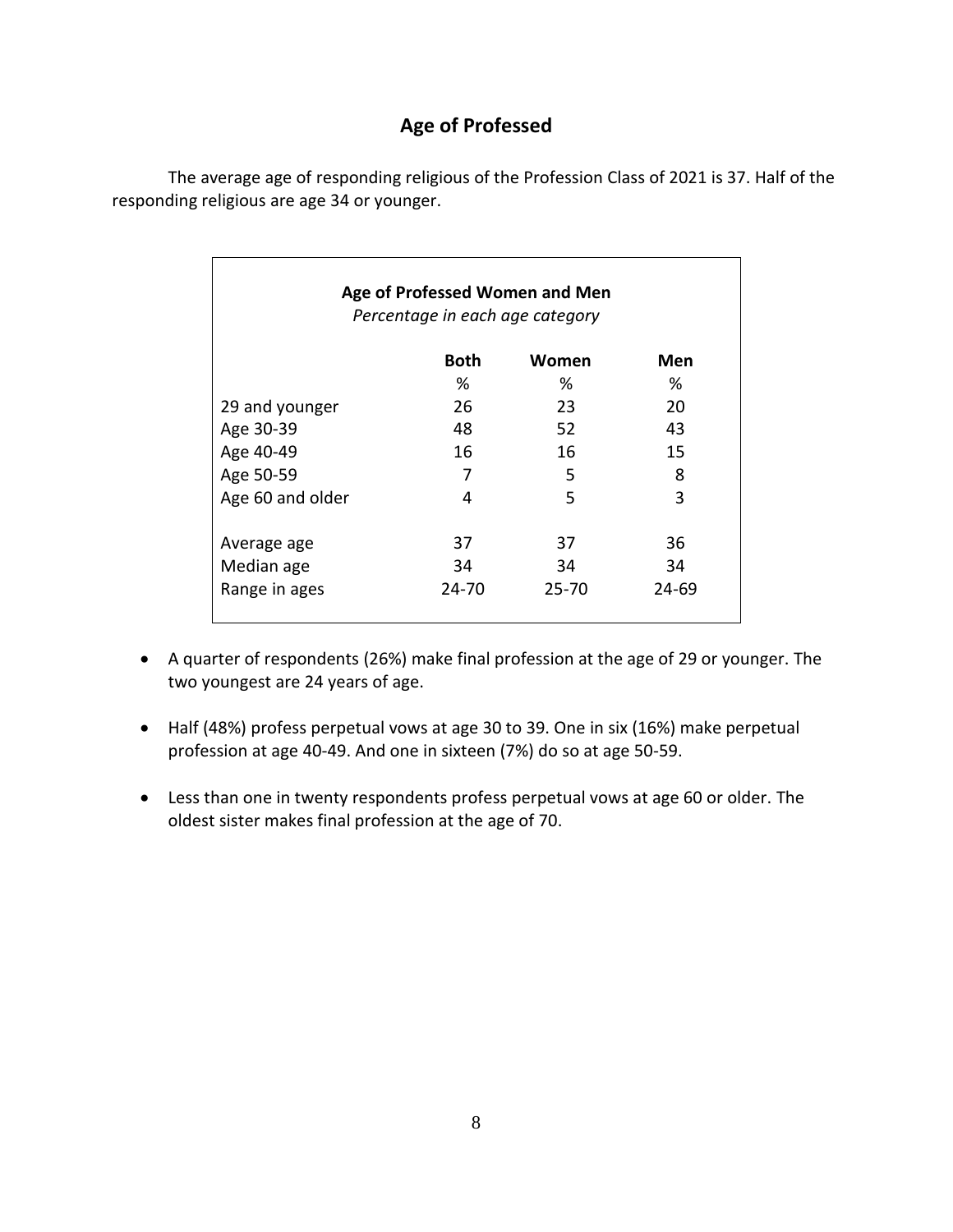#### **Country of Birth and Age at Entry to the United States**

| <b>Continent of Birth</b><br>Percentage in each category |                |       |     |
|----------------------------------------------------------|----------------|-------|-----|
|                                                          | <b>Both</b>    | Women | Men |
|                                                          | %              | %     | %   |
| North America                                            | 78             | 84    | 72  |
| <b>USA</b>                                               | 76             | 81    | 72  |
| Canada                                                   | 2              | 3     | O   |
| Asia                                                     | 10             | 8     | 12  |
| Latin America                                            | 4              | 2     | 7   |
| Europe                                                   | 4              | 3     | 5   |
| Africa                                                   | $\mathcal{P}$  | O     | 5   |
| Oceania                                                  | $\mathfrak{p}$ | 3     |     |

<span id="page-12-0"></span>Three in four responding religious (76%) were born in the United States.

One in four (24%) were born outside the United States. These respondents identified a total of 18 different countries of origin. Vietnam and the Philippines (5 religious from each) are the most frequently mentioned country of birth among responding religious who were born outside the United States.

Responding religious who were born outside the United States have lived in the United States for an average of 15 years. Half first came to live in the United States in 2007 or earlier.

| <b>Entrance to the United States</b> |             |             |                     |          |
|--------------------------------------|-------------|-------------|---------------------|----------|
|                                      | Year        |             | <b>Age at Entry</b> |          |
|                                      | <b>Both</b> | <b>Both</b> | Women               | Men      |
| Mean                                 | 2006        | 23          | 23                  | 23       |
| Median                               | 2007        | 24          | 21                  | 24       |
| Range                                | 1987-2019   | $2 - 46$    | $2 - 46$            | $2 - 40$ |

On average, responding foreign-born religious came to live in the United States at age 23. Half were age 24 or younger when they came to live in the United States. The youngest came to the United States at the age of two; the oldest entered the United States at the age of 46.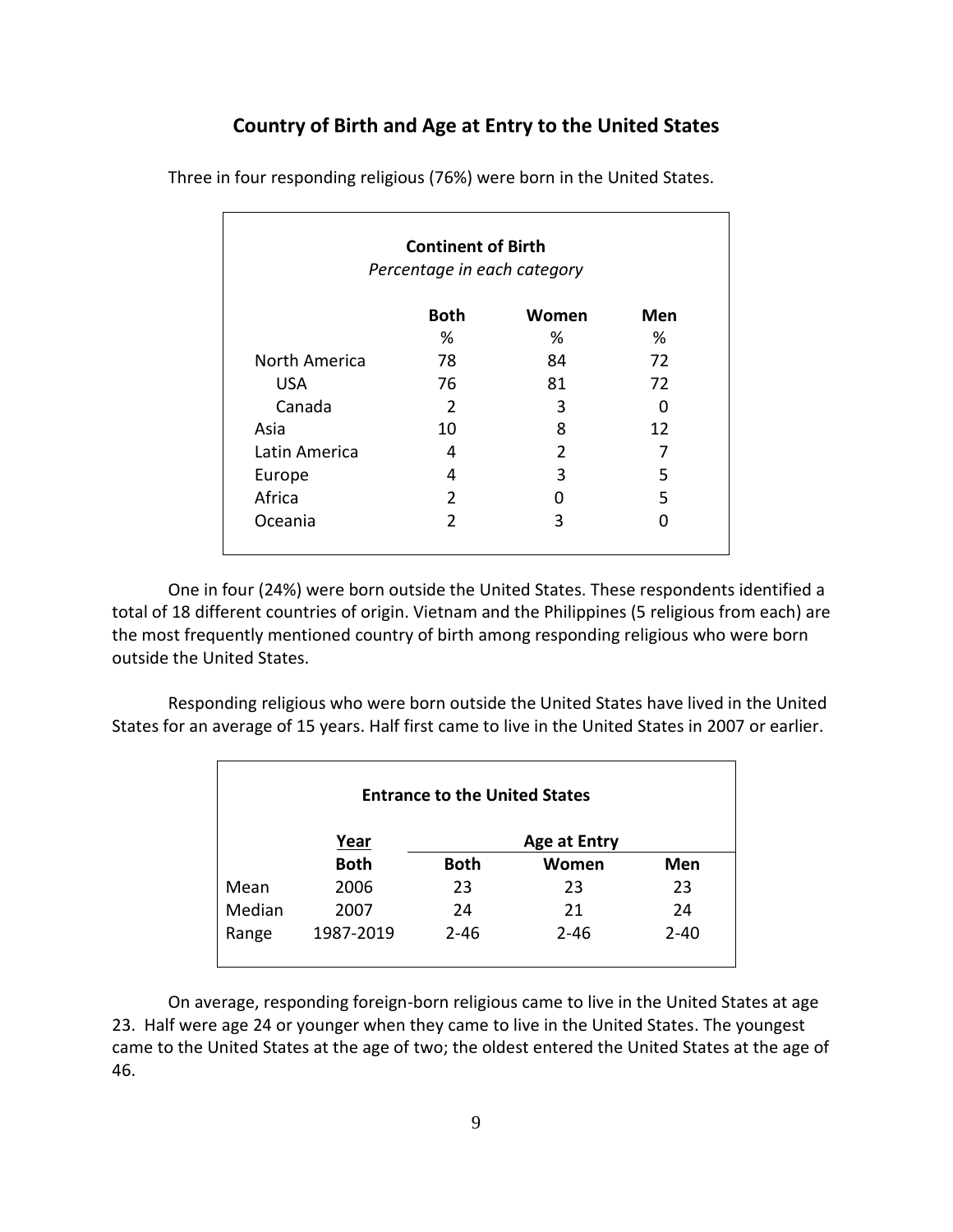### **Race and Ethnic Background**

<span id="page-13-0"></span>Seven in ten responding religious (71%) report their primary race or ethnicity as Caucasian, European American, or white.

| <b>Race and Ethnic Background</b><br>Percentage in each category |             |       |     |
|------------------------------------------------------------------|-------------|-------|-----|
|                                                                  | <b>Both</b> | Women | Men |
|                                                                  | ℅           | ℅     | %   |
| Caucasian/European American/white                                | 71          | 77    | 65  |
| Asian/Pacific Islander/Native Hawaiian                           | 13          | 13    | 13  |
| Hispanic/Latino(a)                                               | 10          | 5     | 15  |
| African/African American/black                                   | 4           | 2     |     |
| Mixed race                                                       | 2           | 3     | 0   |
|                                                                  |             |       |     |

More than one in ten (13%) members of the Profession Class of 2021 identifies as Asian/Pacific Islander/Native Hawaiian. One in ten identifies as Hispanic/Latino(a). Four percent identifies as African/African American/black. And just two respondents identify as mixed race.

#### *Differences by Country of Birth*

Among those who were born in the United States, nearly nine in ten responding religious (86%) identify themselves as Caucasian/European American/white, followed by Hispanic or Latino(a) (8%). Among those who were bon outside the United States, half (48%) identify as Asian/Pacific Islander/Native Hawaiian, 24% as Caucasian/European American/white, 14% as African/African American/black, and another 14% as Hispanic/Latino(a).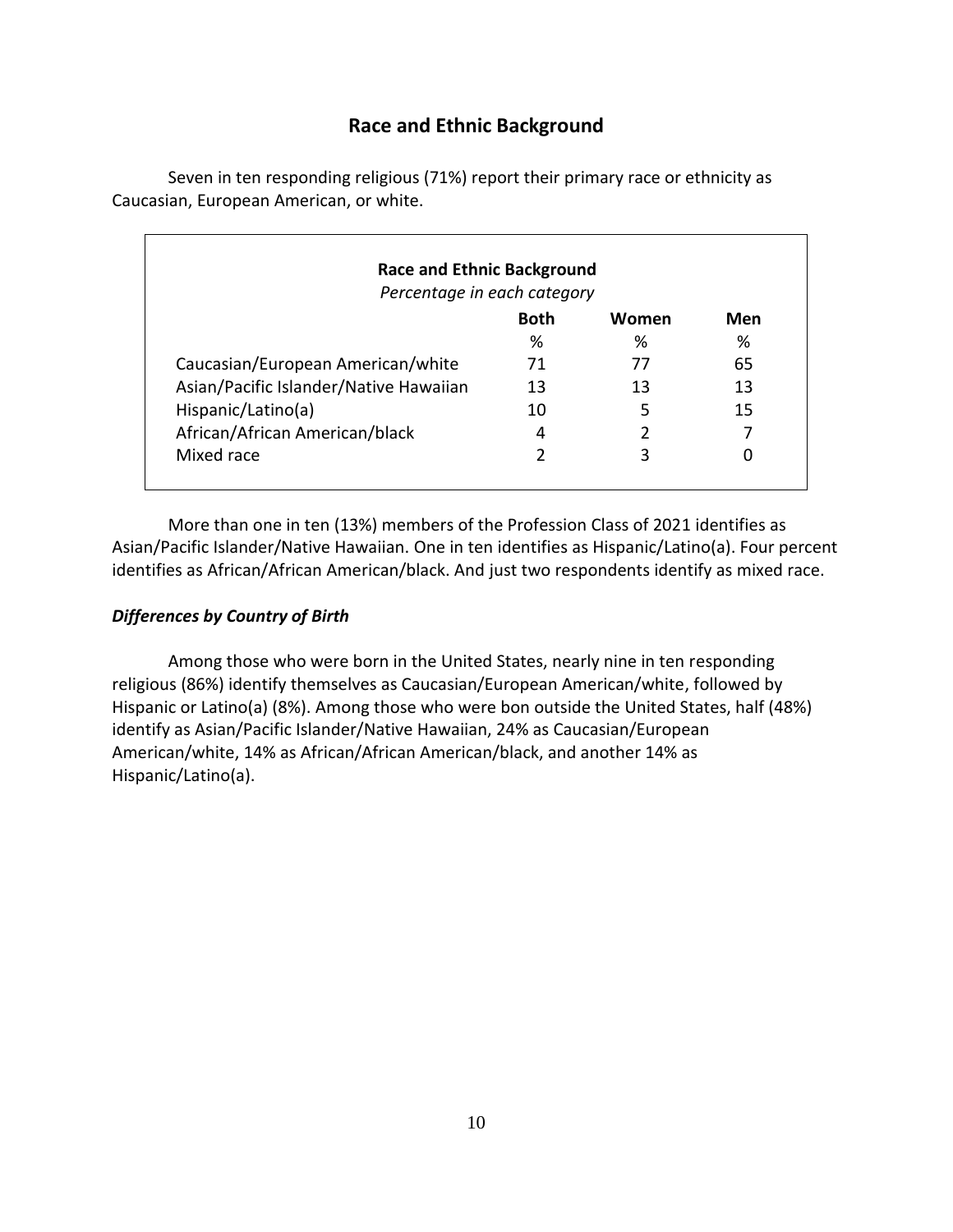### **Religious Background**

<span id="page-14-0"></span>More than nine in ten responding religious (93%) have been Catholic since birth. Among those who became Catholic later in life, their average age at the time of their conversion was 26.

| <b>Catholic Background</b><br>Percentage responding |             |       |     |  |
|-----------------------------------------------------|-------------|-------|-----|--|
|                                                     | <b>Both</b> | Women | Men |  |
|                                                     | %           | ℅     | %   |  |
| Catholic since birth                                | 93          | 95    | 90  |  |
| Became Catholic later in life                       | 7           | 5     | 10  |  |
| Average age at entering the Church                  | 26          | 25    | 26  |  |

Those who came into full communion with the Catholic Church from another denomination or those who converted from another faith tradition came from a variety of faiths: Protestant, Pentecostal, Non-practicing Lutheran, Mormon/Presbyterian/Unaffiliated/ Eastern Religions, Lutheran, and Buddhist.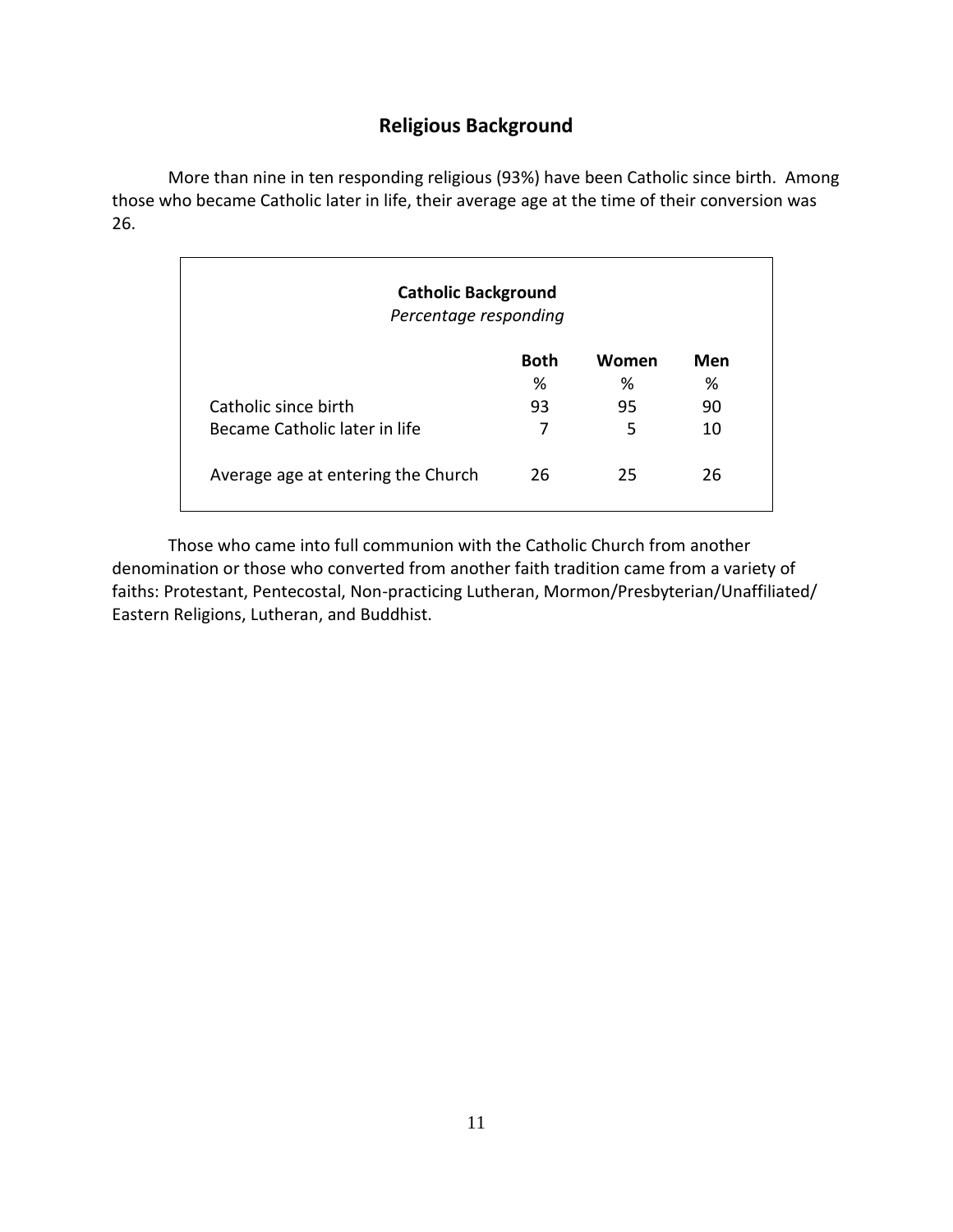### **Family Background**

<span id="page-15-0"></span>Nine in ten respondents (94%) report that when they were children, they had at least one parent who was Catholic. Three quarters (76%) report that both parents were Catholic.

| What was the religious background of your parents<br>when you were a child?<br>Percentage responding |      |       |     |
|------------------------------------------------------------------------------------------------------|------|-------|-----|
|                                                                                                      | Both | Women | Men |
|                                                                                                      | ℅    | ℅     | ℅   |
| <b>Both parents Catholic</b>                                                                         | 76   | 74    | 78  |
| Neither parent was Catholic                                                                          | 6    | 2     | 10  |
| Mother Catholic, father not                                                                          | 14   | 19    | 8   |
| Father Catholic, mother not                                                                          | 4    | 5     | 3   |

Almost all (97%) respondents were raised by their biological parents during the most formative part of their childhood. Besides, one in ten (12%) report being raised by their grandparents during the most formative part of their childhood.

During the most formative part of their childhood, nine in ten (91%) respondents were raised by a married couple, living together. One in twenty respondents were raised by one parent who was either separated or divorced. Three percent was raised by one parent who was widowed. One percent was raised by an unmarried couple who lived together.

| Percentage responding             |             |       |     |
|-----------------------------------|-------------|-------|-----|
|                                   | <b>Both</b> | Women | Men |
|                                   | ℅           | ℅     | ℅   |
| Married couple, living together   | 91          | 93    | 90  |
| One parent, separated/divorced    | 4           | 5     | 3   |
| One parent, widowed               | 3           | 2     | 3   |
| Unmarried couple, living together |             |       |     |
| I prefer not to answer            |             |       |     |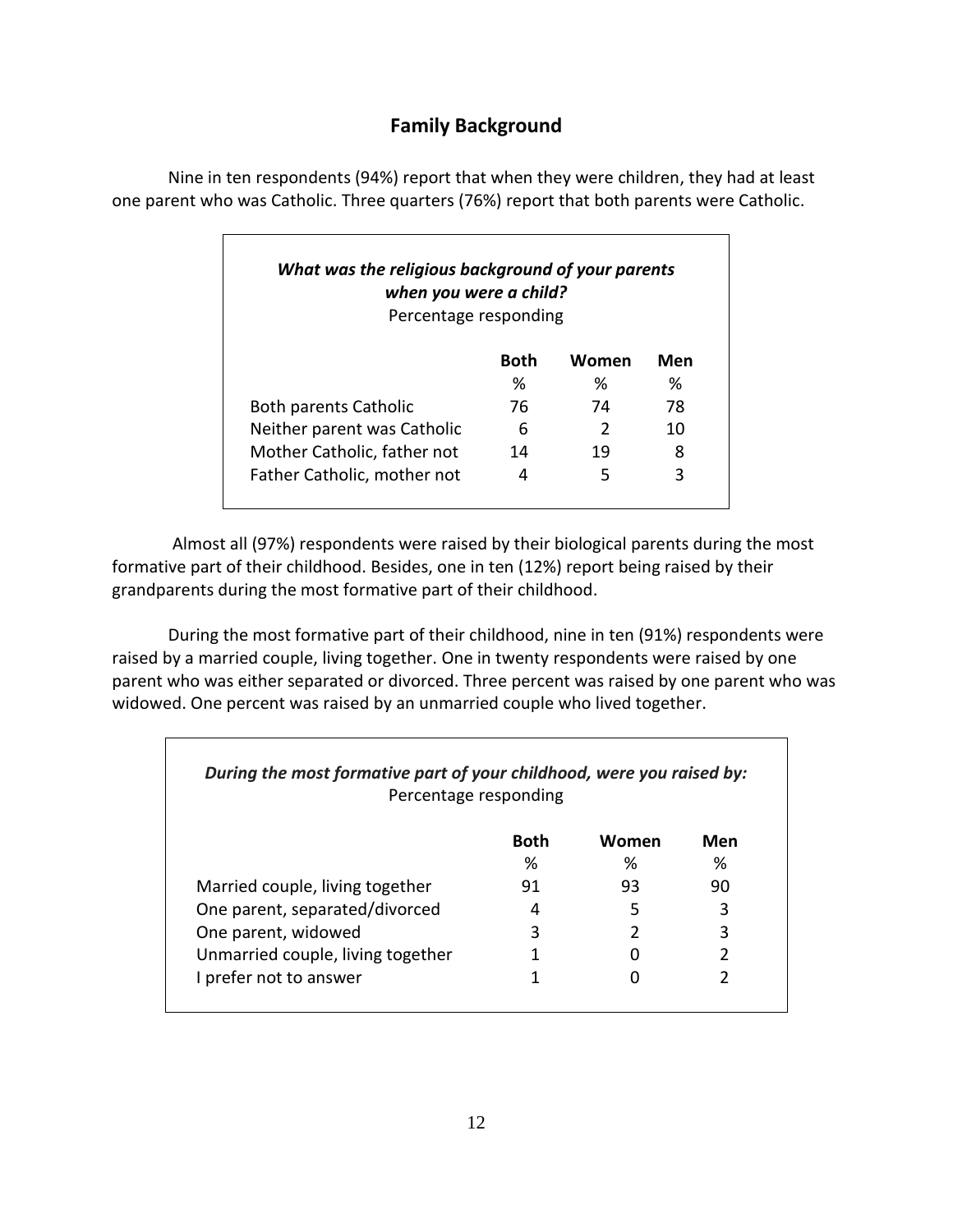Almost all responding religious (99%) of the Profession Class of 2021 have at least one sibling. One in five (20%) have one brother or sister. Four in five (42%) report having two or three. A third (35%) have four or more siblings.



Two in five (40%) respondents are the eldest in their family. About a third (35%) of respondents are somewhere in the middle of their family. A quarter (24%) are the youngest. Just one respondent is the only child in her family.

|                         | What is your birth order?   |       |     |
|-------------------------|-----------------------------|-------|-----|
|                         | Percentage in each category |       |     |
|                         | <b>Both</b>                 | Women | Men |
|                         | %                           | %     | %   |
| Eldest                  | 40                          | 40    | 40  |
| Somewhere in the middle | 35                          | 31    | 40  |
| Youngest                | 24                          | 27    | 20  |
| Only child              | 1                           | 2     | 0   |

More than a third (36%) report having a relative who is a priest or a religious.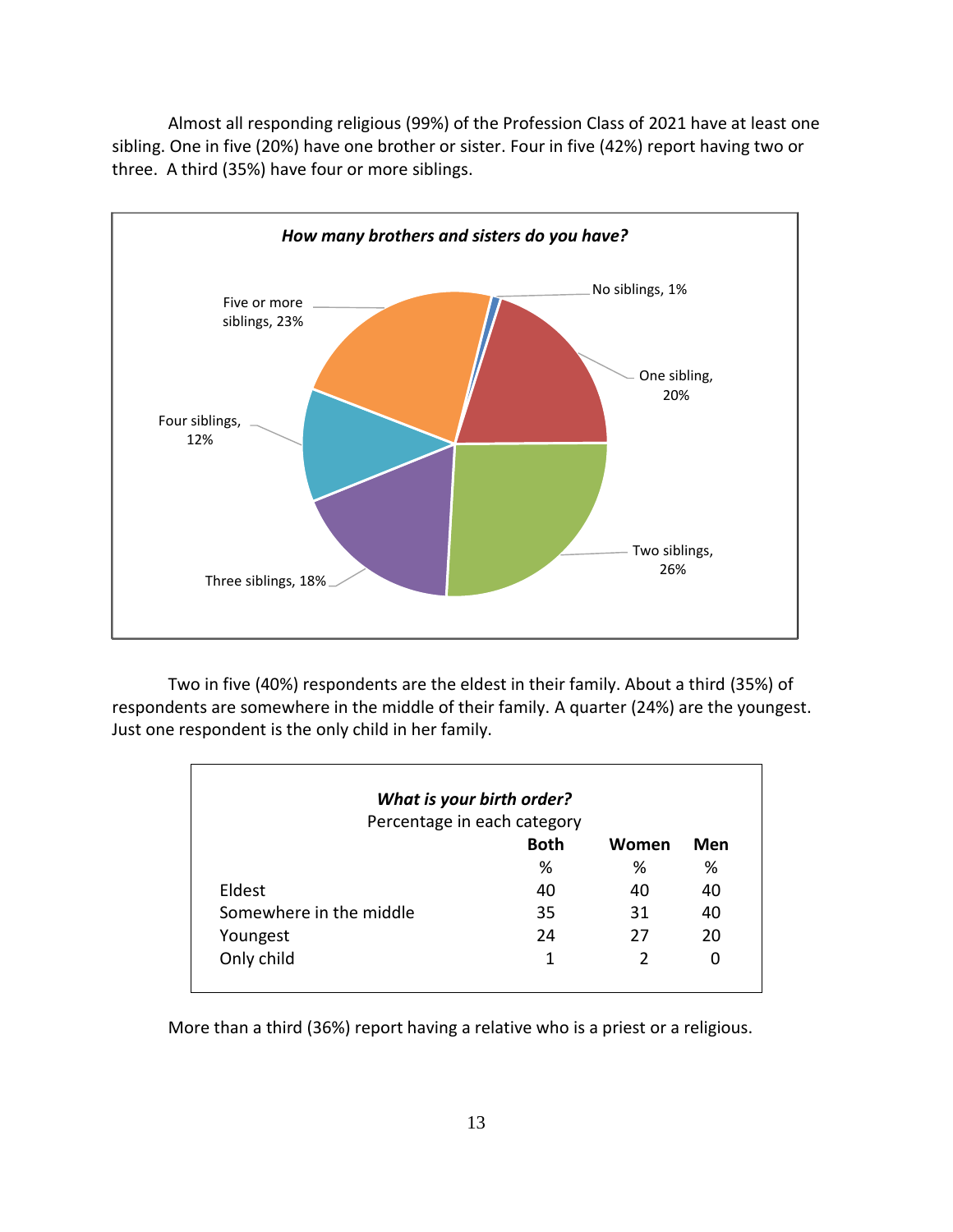#### **Education**

<span id="page-17-0"></span>Nearly half (47%) attended a Catholic elementary or middle school. More than twofifths (43%) attended a Catholic high school. Just over a third (36%) attended a Catholic college before entering their religious institute.

| Attendance at Catholic School*<br>Percentage responding                                       |      |       |     |
|-----------------------------------------------------------------------------------------------|------|-------|-----|
|                                                                                               | Both | Women | Men |
|                                                                                               | %    | %     | %   |
| Parish-based religious education/<br><b>CCD/RCIA</b>                                          | 53   | 52    | 53. |
| Catholic elementary or middle school                                                          | 47   | 50    | 43  |
| Catholic high school                                                                          | 43   | 47    | 40  |
| Catholic college or university                                                                | 36   | 36    | 37  |
| Catholic ministry formation program                                                           | 20   | 18    | 20  |
| *Percentages sum to more than 100 because respondents could select<br>more than one category. |      |       |     |

Members of the Profession Class of 2021 are more likely than other U.S. adult Catholics to have attended a Catholic elementary school. In a 2016 national poll conducted by CARA,<sup>1</sup> 16% of U.S. adult Catholics report having attended a Catholic elementary school compared to 47% of the members of the Profession Class of 2021. Responding perpetually professed religious of 2021 are also more likely than other U.S. adult Catholics to have attended a Catholic high school (43% among responding religious, compared to 8% of U.S. adult Catholics) and much more likely to have attended a Catholic college (36% of responding religious, compared to 5% of U.S. adult Catholics).

In addition, two in ten (20%) responding women and men religious report that they participated in a Catholic ministry formation program before they entered their religious institute.

Whether or not they ever attended a Catholic elementary or high school, half of the respondents (53%) participated in a religious education program/CCD/RCIA in their parish. Among respondents who said they participated in a religious education program in their parish,

 $\overline{a}$ 

<sup>&</sup>lt;sup>1</sup>CARA Catholic Poll, 2016. Center for Applied Research in the Apostolate.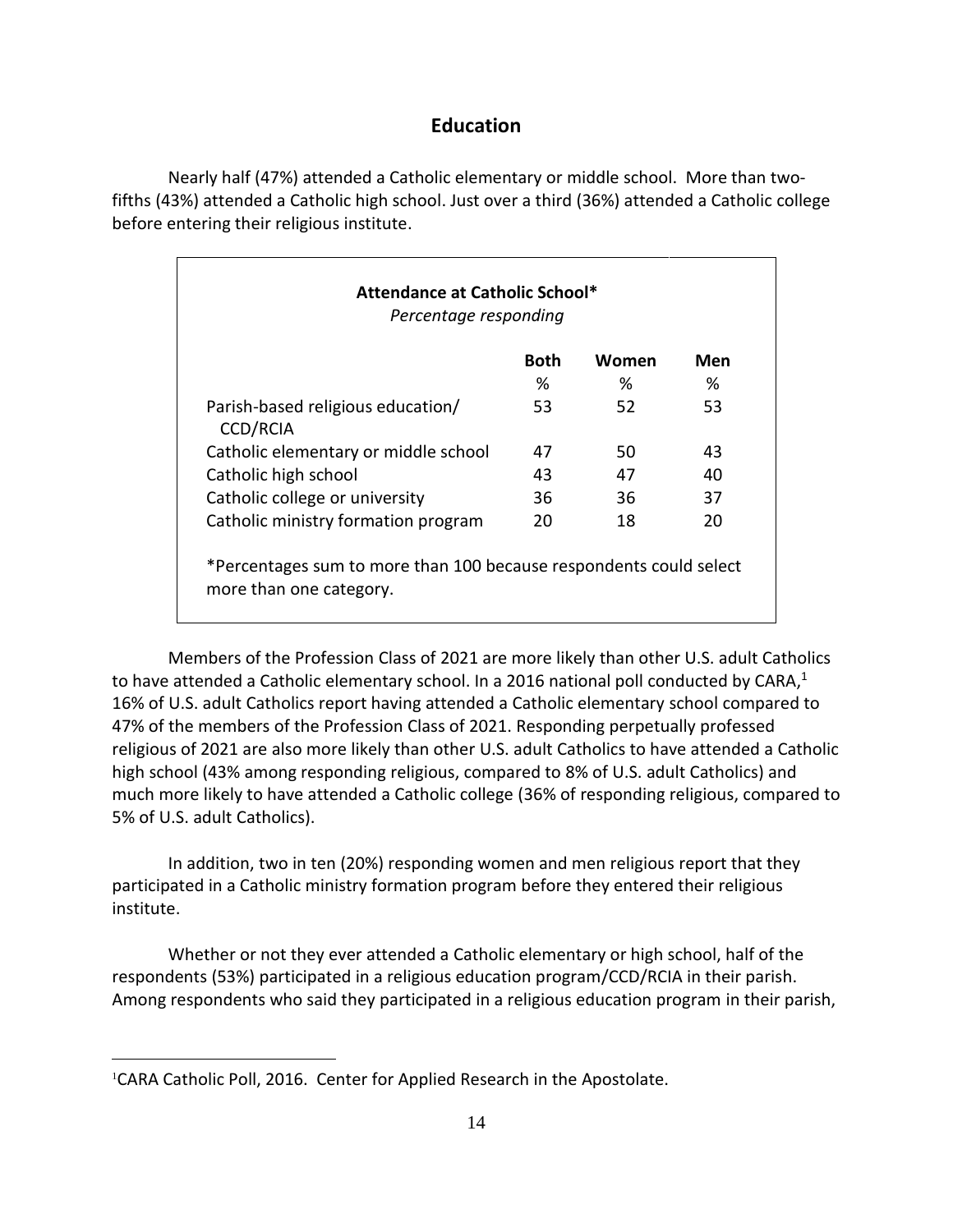73% did *not* report attending a Catholic elementary school and 77% did *not* attend a Catholic high school.

Just over one in ten (15%) responding religious report being home schooled at some time in their educational background. Among those who were home schooled, the average length of time they were home schooled was eight years. Women are more likely than men to be home schooled (13 women compared with 5 men).

| Were you ever home schooled?<br>Percentage responding |             |       |     |
|-------------------------------------------------------|-------------|-------|-----|
|                                                       | <b>Both</b> | Women | Men |
|                                                       | %           | %     | ℅   |
| Yes                                                   | 15          | 21    | 8   |
| Average length of time being home<br>schooled         | 8           |       | 9   |

The responding religious are highly educated. Seven in ten (70%) earned an undergraduate or graduate degree before entering their religious institute.

|                           | Percentage responding | <b>Highest Education Completed Before Entering</b> |               |
|---------------------------|-----------------------|----------------------------------------------------|---------------|
|                           | Both                  | Women                                              | Men           |
|                           | ℅                     | %                                                  | ℅             |
| Elementary school (K-8)   | 1                     | C                                                  |               |
| High school               | g                     | 13                                                 | 5             |
| Trade or technical school | 1                     |                                                    | $\mathcal{P}$ |
| Some college, no degree   | 20                    | 23                                                 | 17            |
| Undergraduate degree      | 48                    | 45                                                 | 50            |
| Graduate degree           | 22                    | 18                                                 | 27            |

Just one in ten (11%) religious of the Profession Class of 2021 completed only high school or less before entering the religious institute. Half (48%) had an undergraduate degree and one in five (22%) had a graduate degree before entering their religious institute. Responding sisters or nuns and brothers or priests are equally likely to have an undergraduate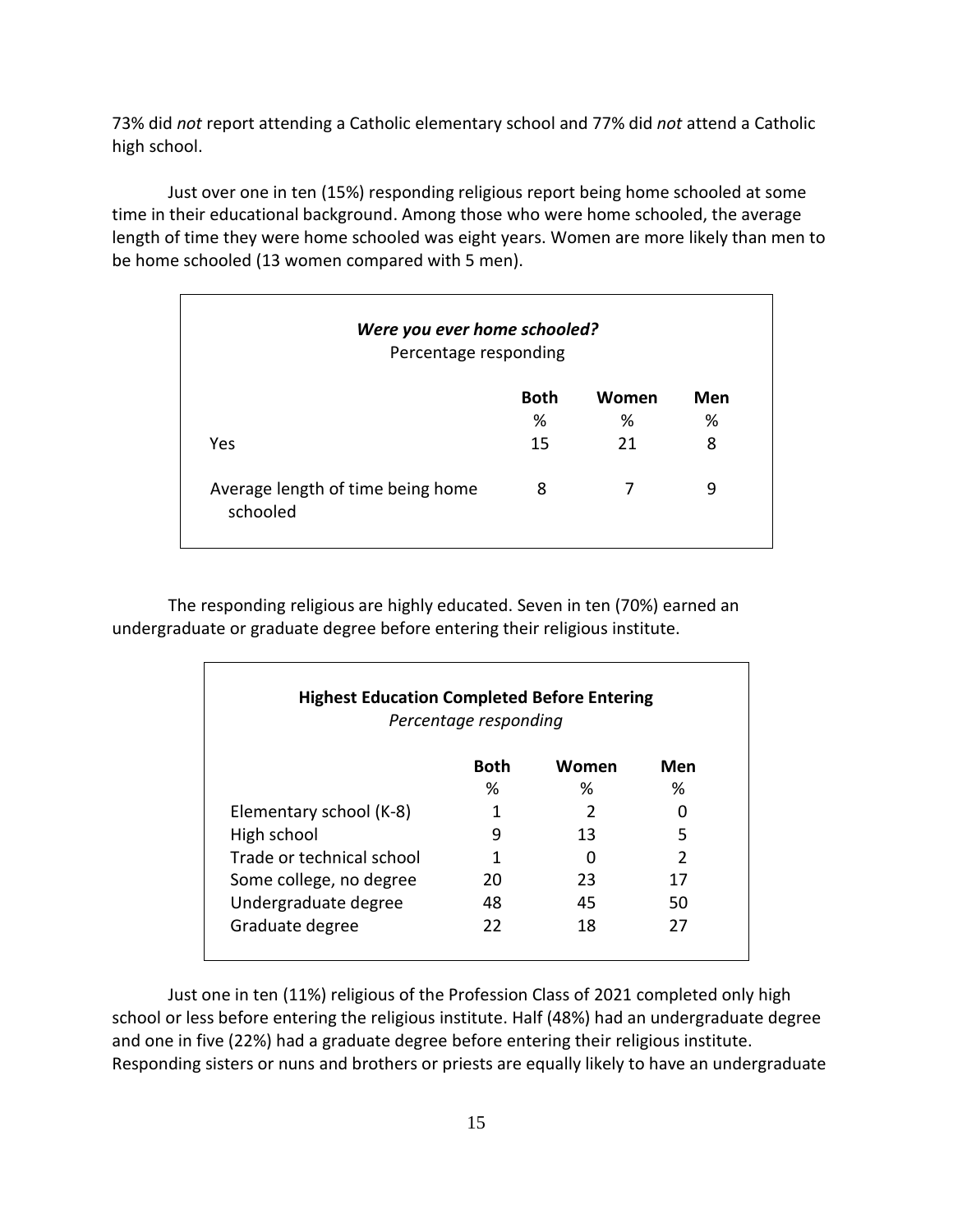degree; however, men are slightly more likely to receive a graduate degree before entering their religious institute (27% compared to 18%).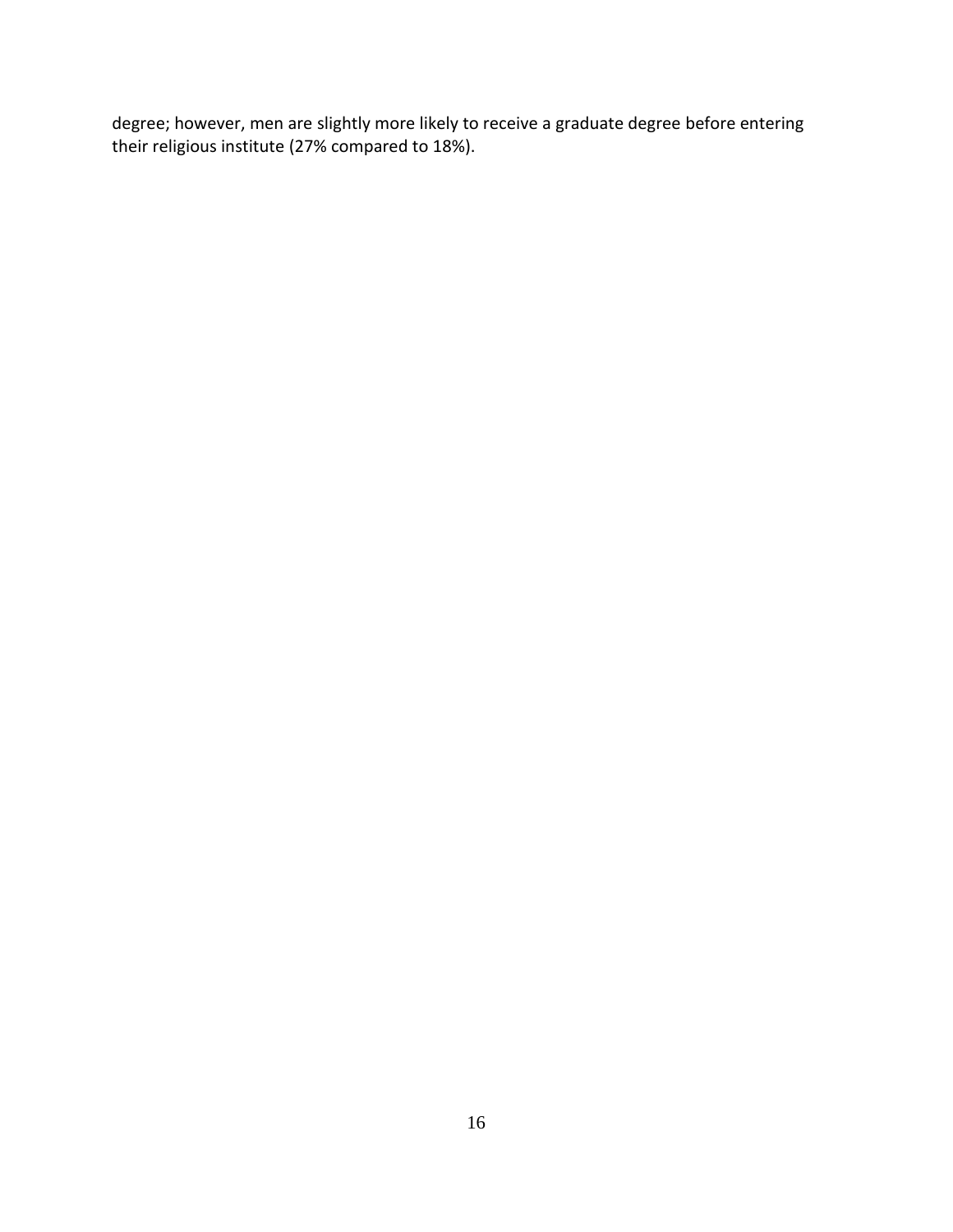### **Educational Debt**

<span id="page-20-0"></span>One in twenty responding religious (6%) report that educational debt delayed their application for entrance to the religious institute. While five sisters report having educational debt, only two men religious report so.

| <b>Impact of Educational Debt on Entrance to Religious Life</b> |          |          |           |
|-----------------------------------------------------------------|----------|----------|-----------|
|                                                                 | Both     | Women    | Men       |
| Application delayed by debt                                     | 6%       | 8%       | 3%        |
| Average length of delay                                         | 4 years  | 4 years  | 4.5 years |
| Average amount of debt                                          | \$41,000 | \$27,600 | \$75,000  |
| Median amount of debt                                           | \$20,000 | \$18,000 | \$75,000  |

Among 12 responding religious who were delayed by educational debt, the average length of time required to pay off their educational debt was around four years. The average amount of educational debt they carried was \$41,000.

Four responding religious who reported that educational debt delayed their application for entrance to a religious institute report receiving assistance from family members (3 members), from parish (2 members), and from Mater Ecclesiae Fund for Vocations (1 member) in paying down their debt.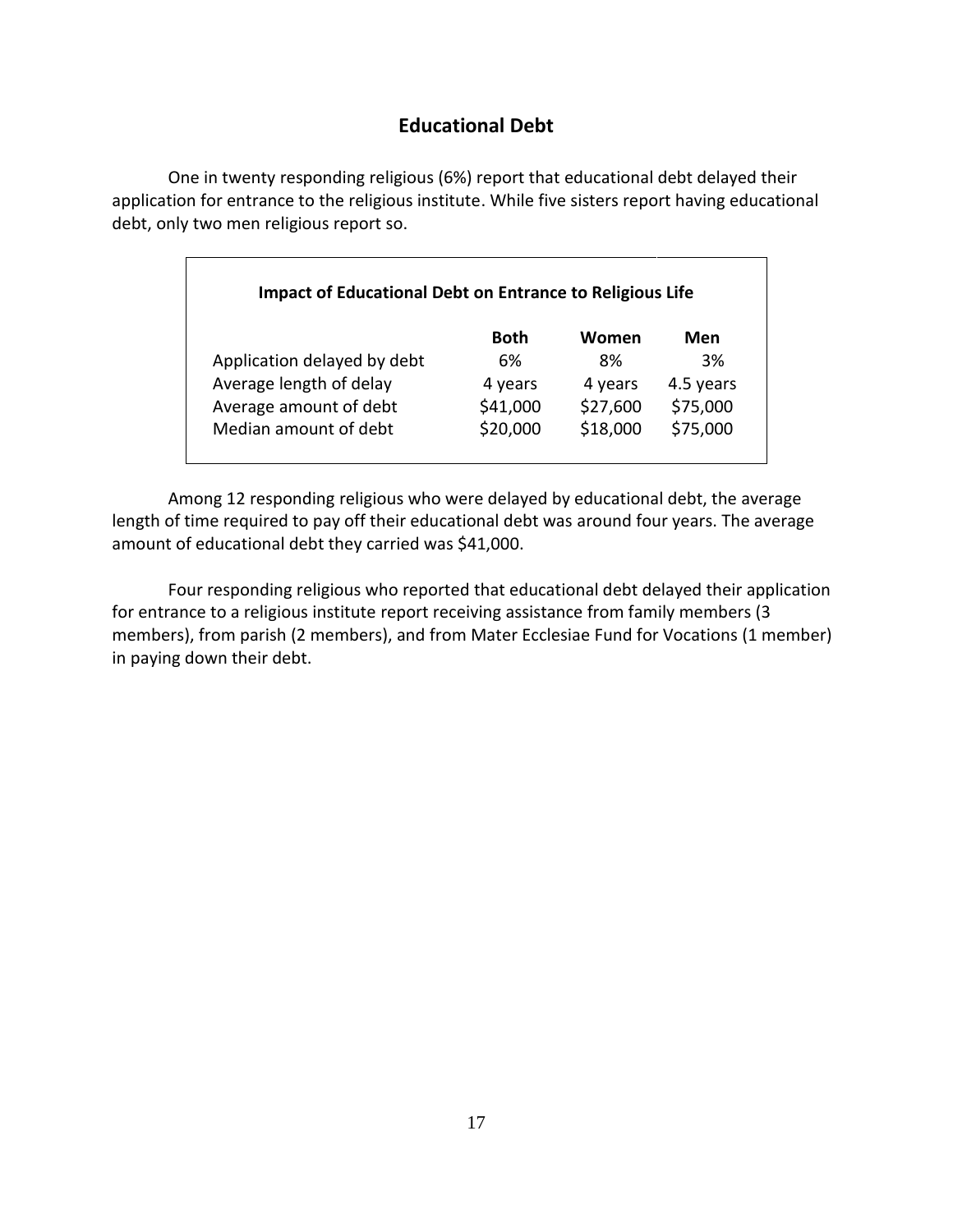### **Work Experience**

<span id="page-21-0"></span>More than four in five (84%) of responding religious report some type of work experience prior to entering the religious institute. Three in five (57%) were employed full-time and more than a quarter (27%) were employed part-time before entering their religious institute.

| <b>Prior Work Experience</b><br>Percentage in each category |             |       |     |
|-------------------------------------------------------------|-------------|-------|-----|
|                                                             | <b>Both</b> | Women | Men |
|                                                             | ℅           | %     | ℅   |
| Business/Occupational                                       | 51          | 51    | 51  |
| Education/Academic                                          | 30          | 28    | 33  |
| Health care                                                 | 9           | 13    | 4   |
| Church/pastoral ministry                                    | 7           | 4     | 10  |
| Others                                                      | 3           | 4     | 2   |

Half of responding religious (51%) report that they were in some form of business, or an occupation or trade, or technology prior to entering their religious institute. Three-tenths had been employed in education (30%). One-tenths had been employed in the health care. Women are more likely than men religious to work in health care (14% compared with 4% of men religious).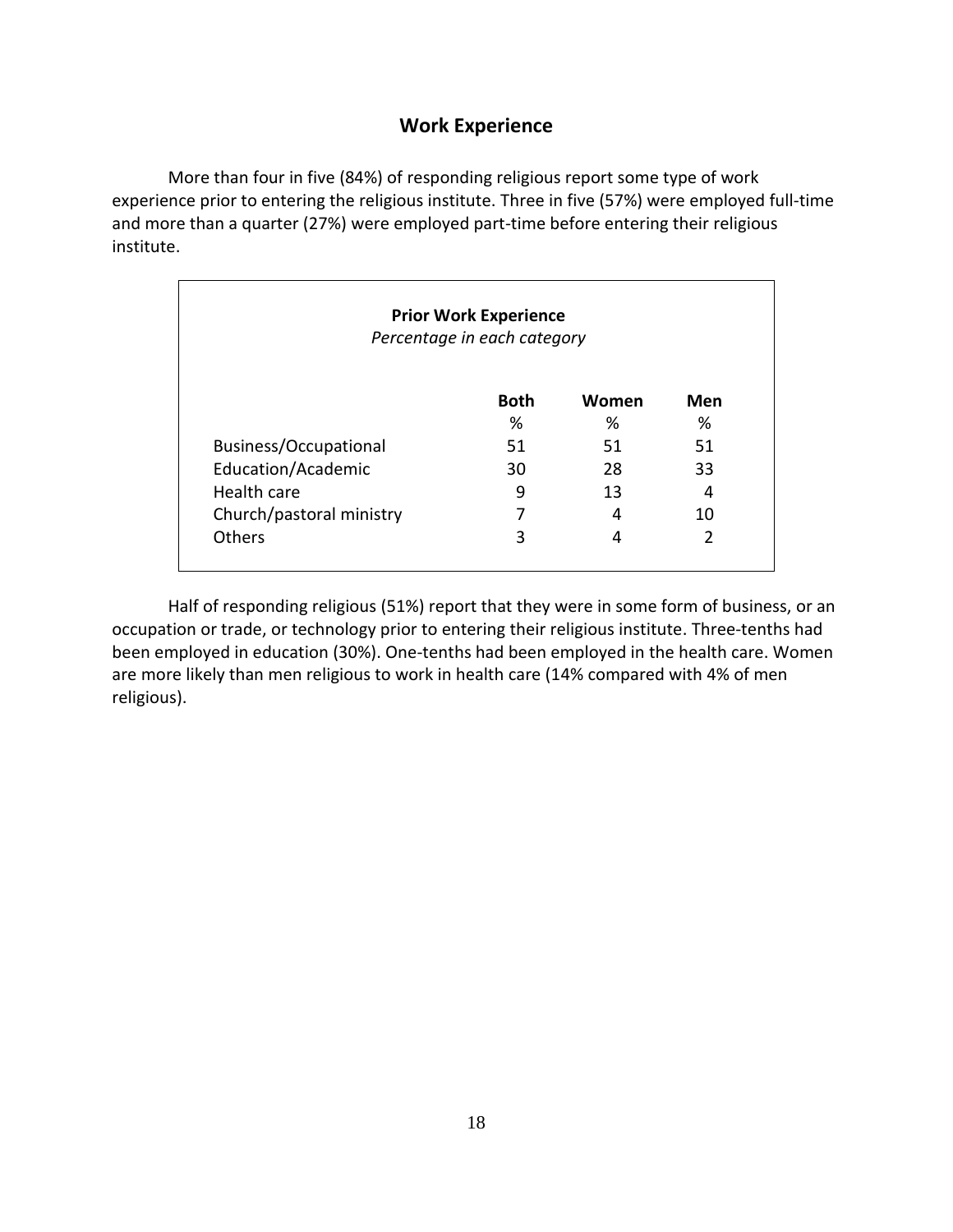### **Participation in Religious Programs, Activities, or Ministries**

<span id="page-22-0"></span>Many responding religious were active in ministry before entering their religious institute. More than nine in ten responding religious (94%) served in one or more specified ministries before entering their religious institute, either in a paid ministry position or as a volunteer. The most common ministry experience reported by respondents was service as an altar server, with half serving as an altar server (48%).

| <b>Ministry Experience*</b>                                                            |             |                |     |
|----------------------------------------------------------------------------------------|-------------|----------------|-----|
| Percentage checking each response                                                      |             |                |     |
|                                                                                        | <b>Both</b> | Women          | Men |
|                                                                                        | %           | %              | %   |
| Altar server                                                                           | 48          | 24             | 72  |
| Faith formation, catechetical ministry, RCIA                                           | 44          | 52             | 27  |
| Lector                                                                                 | 42          | 29             | 55  |
| Youth ministry/campus ministry                                                         | 39          | 39             | 38  |
| Music ministry, cantor, or choir                                                       | 36          | 45             | 27  |
| <b>Extraordinary Minister of Communion</b>                                             | 32          | 23             | 42  |
| Social service ministry (e.g., Catholic Charities<br>program, other community service) | 22          | 21             | 23  |
| Teacher in a Catholic school                                                           | 18          | 13             | 23  |
| Hospital or prison ministry                                                            | 4           | $\mathfrak{p}$ | 7   |
|                                                                                        |             |                |     |

\*Percentages sum to more than 100 because respondents could select more than one category.

- More than four in ten (44%) served in faith formation, catechetical ministry, RCIA.
- Four in ten served in each of the following ministries:
	- o Lector (42%)
	- o Youth ministry/campus ministry (39%)
	- o Music ministry, cantor, or choir (36%)
- Three in ten (32%) served Extraordinary Minister of Communion.
- Two in ten served social service ministry (e.g., Catholic Charities program, other community service) (22%) and taught in a Catholic school (18%).
- Just one in twenty served in hospital or prison ministry (4%) before they entered their religious institute.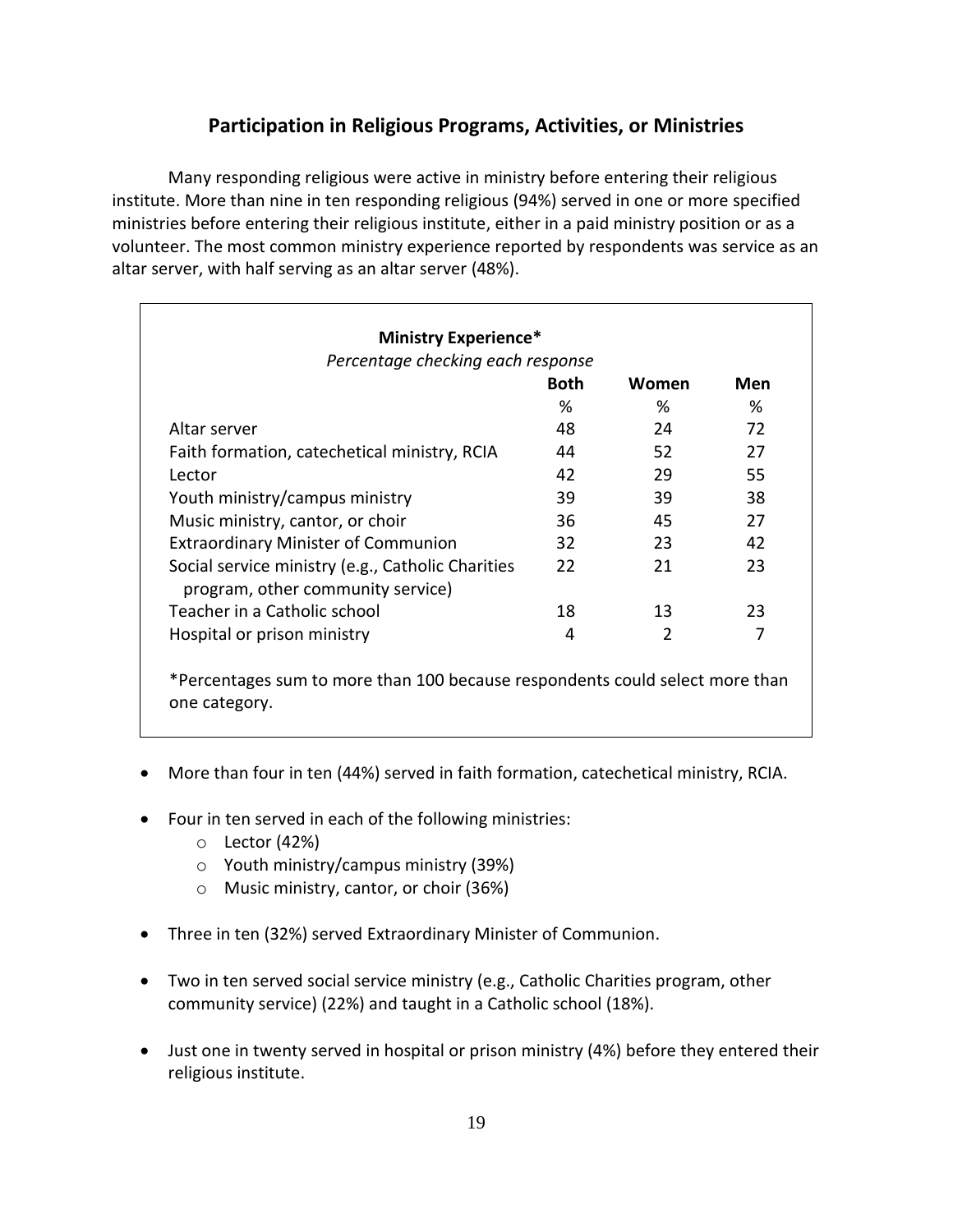| Youth ministry or youth group<br>Young adult ministry or group<br>Catholic campus ministry/Newman Center<br>World Youth Day<br>Franciscan University of Steubenville High<br><b>School Youth Conference</b><br>Fellowship of Catholic University Students | %<br>39<br>33<br>30<br>18 | %<br>50<br>37<br>37<br>26 | ℅<br>27<br>28<br>23 |
|-----------------------------------------------------------------------------------------------------------------------------------------------------------------------------------------------------------------------------------------------------------|---------------------------|---------------------------|---------------------|
|                                                                                                                                                                                                                                                           |                           |                           |                     |
|                                                                                                                                                                                                                                                           |                           |                           |                     |
|                                                                                                                                                                                                                                                           |                           |                           |                     |
|                                                                                                                                                                                                                                                           |                           |                           |                     |
|                                                                                                                                                                                                                                                           |                           |                           | 10                  |
|                                                                                                                                                                                                                                                           |                           |                           |                     |
|                                                                                                                                                                                                                                                           | 11                        | 19                        | 2                   |
|                                                                                                                                                                                                                                                           | 10                        | 15                        | 5                   |
| Religious institute volunteer                                                                                                                                                                                                                             | 7                         | 7                         | 7                   |
| National Catholic Youth Conference                                                                                                                                                                                                                        | 7                         | 10                        | 5                   |
| St. Vincent de Paul Society                                                                                                                                                                                                                               | 5                         | 3                         | 7                   |
| <b>National Evangelization Team</b>                                                                                                                                                                                                                       | 3                         | 5                         | $\Omega$            |
| <b>Catholic Scouting</b>                                                                                                                                                                                                                                  |                           | $***$                     | 7                   |
| <b>Catholic Daughters</b>                                                                                                                                                                                                                                 |                           | $\mathcal{P}$             | ***                 |
| <b>Knights of Columbus</b>                                                                                                                                                                                                                                |                           | $***$                     | 28                  |
| Sodality                                                                                                                                                                                                                                                  |                           | 5                         | ***                 |
| *Percentages sum to more than 100 because respondents could select more                                                                                                                                                                                   |                           |                           |                     |
| than one category.                                                                                                                                                                                                                                        |                           |                           |                     |

Four in five (80%) participated in one or more religious programs or activities before entering their religious institute.

- Two-fifths of respondents (39%) participated in youth ministry or youth group.
- Three-tenth participated in young adult ministry or group (33%) and Catholic campus ministry/Newman Center (30%) before entering religious life.
- One in five (18%) participated in a World Youth Day prior to entering their religious institute.
- One in ten participated in a Franciscan University of Steubenville High School Youth Conference (11%) and Fellowship of Catholic University Students (10%).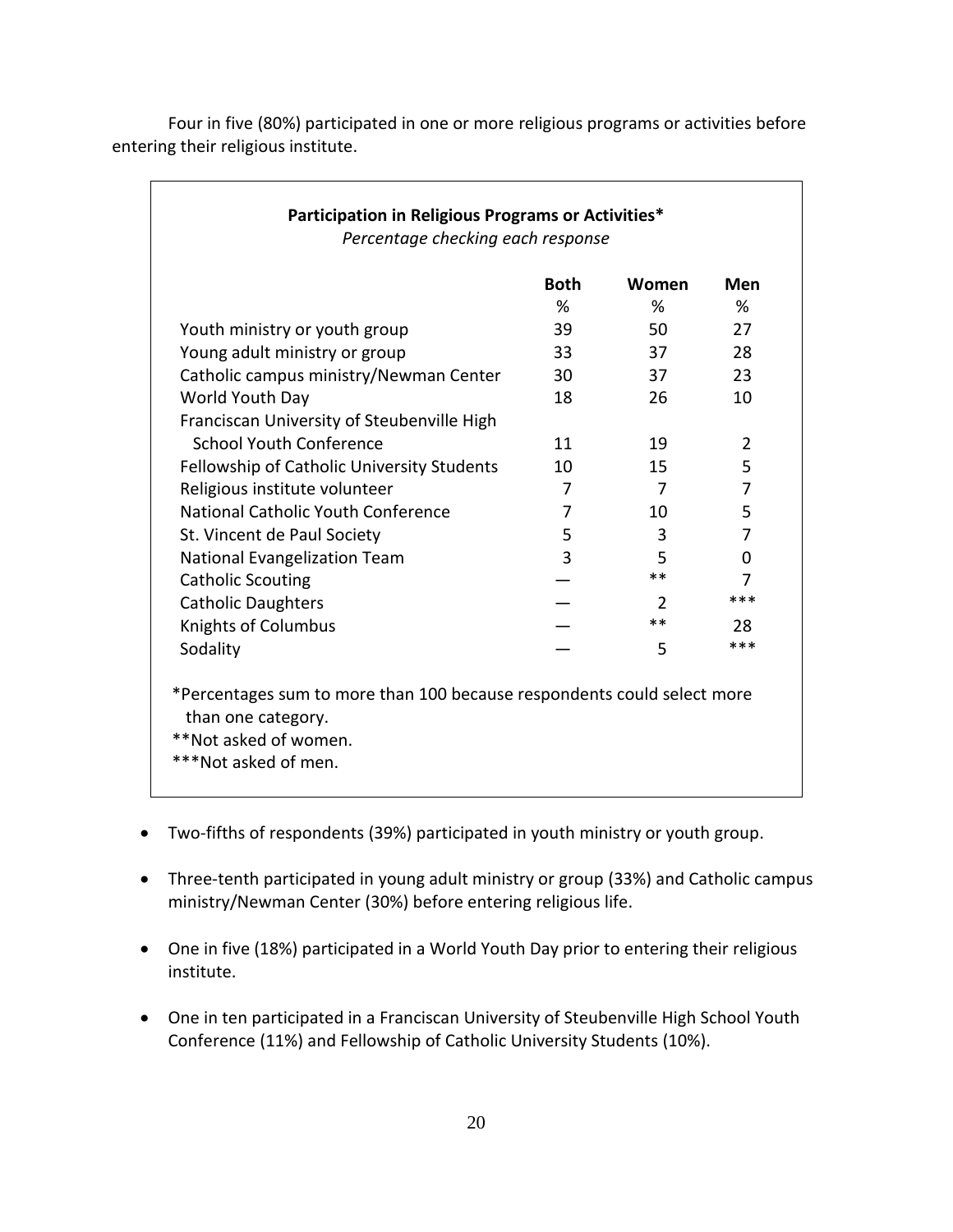- About one in sixteen participated in a religious institute volunteer (7%) and National Catholic Youth Conference (7%).
- Around one in eighteen participated in other activities St. Vincent de Paul Society (5%) and National Evangelization Team (3%).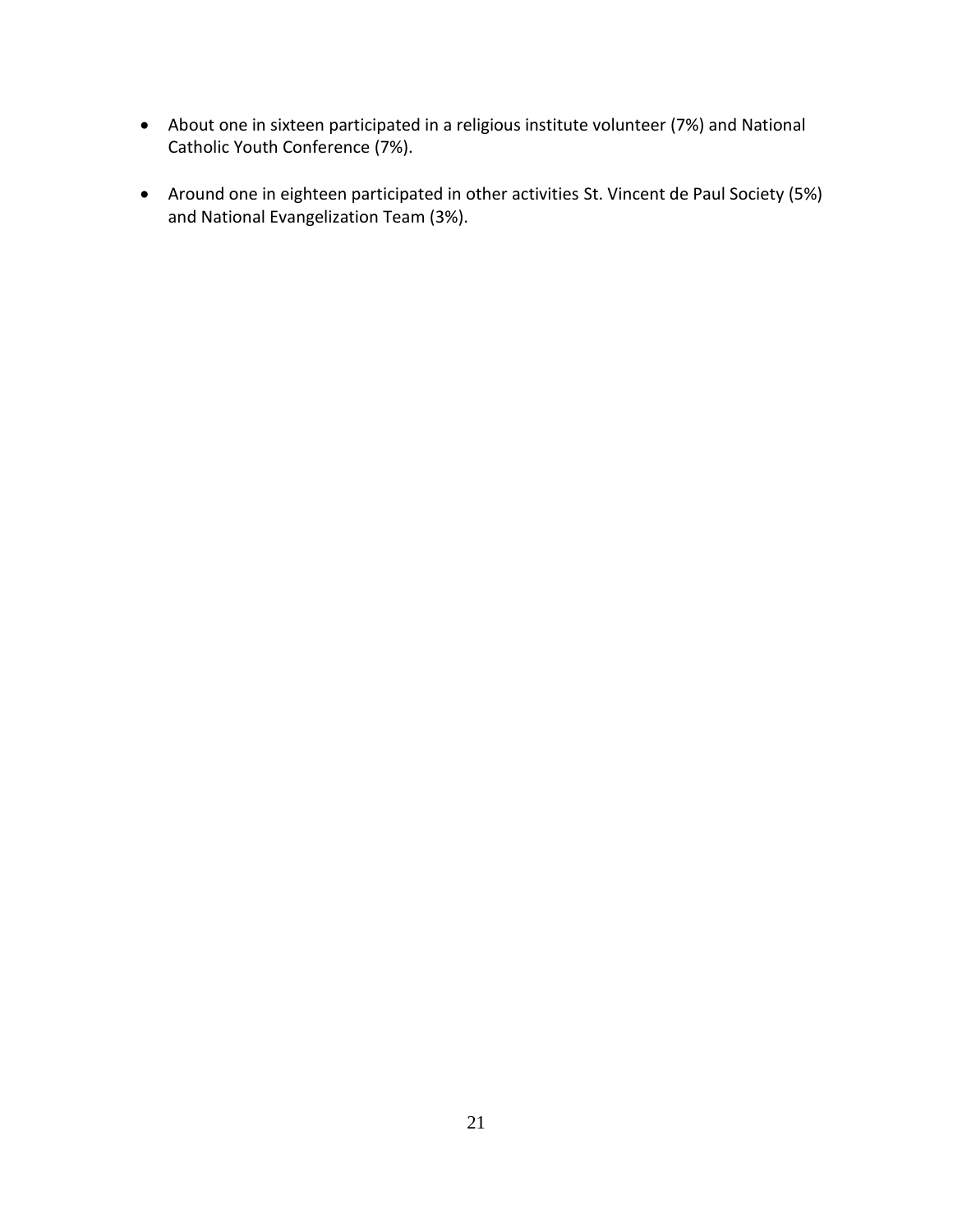### **Private Prayer Practices and Prayer Groups**

<span id="page-25-0"></span>Private prayer and prayer groups are another type of formative experience that can help shape one's religious faith and openness to consider a vocation. Just over nine in ten responding religious of the Profession Class of 2021 (93%) participated in one or more of these prayer practices or groups on a regular basis prior to entering their religious institute.

| Did you participate in any of these prayer practices or groups on a<br>regular basis before entering your religious institute?<br>Percentage responding |     |       |     |
|---------------------------------------------------------------------------------------------------------------------------------------------------------|-----|-------|-----|
|                                                                                                                                                         | All | Women | Men |
|                                                                                                                                                         | %   | ℅     | ℅   |
| <b>Eucharistic Adoration</b>                                                                                                                            | 86  | 84    | 68  |
| Rosary                                                                                                                                                  | 70  | 69    | 70  |
| Retreats                                                                                                                                                | 65  | 74    | 55. |
| <b>Spiritual Direction</b>                                                                                                                              | 58  | 60    | 57  |
| Faith-sharing group/Bible study                                                                                                                         | 47  | 47    | 47  |
| Lectio Divina                                                                                                                                           | 35  | 34    | 37  |

- Eucharistic Adoration is the most common type of formative prayer experience, reported by nearly nine in ten religious of the Profession Class of 2021 (86%). Women are more likely than men to report doing Eucharistic adoration before entering religious life (84% compared to 68% of men).
- Seven in ten respondents (70%) did rosary or had retreat (65%).
- Six in ten (58%) had spiritual direction before entering their religious institute.
- Half (47%) regularly participated in a faith-sharing group or a Bible study group.
- Just over a third (35%) regularly participated in *Lectio Divina* prayer prior to entering their religious institute. This is an ancient prayer practice from the Order of St. Benedict.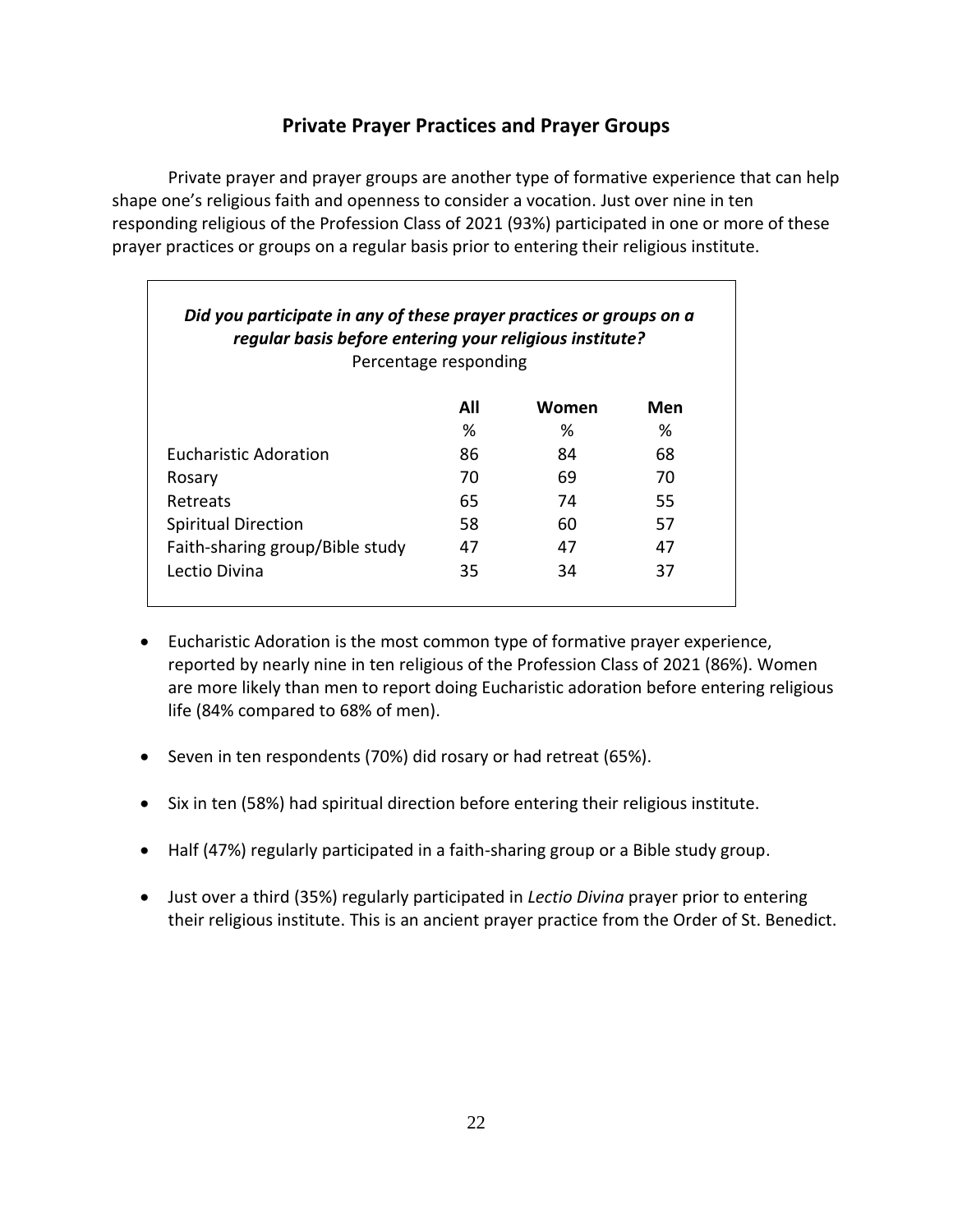### **Consideration of a Vocation to Religious Life**

<span id="page-26-0"></span>On average, responding religious report being 19 years old when they first considered a vocation to religious life, with half being 18 or younger when they first considered a vocation.

|        |             | Age      |          |
|--------|-------------|----------|----------|
|        | <b>Both</b> | Women    | Men      |
| Mean   | 19          | 18       | 20       |
| Median | 18          | 17       | 19       |
| Range  | $3 - 64$    | $3 - 64$ | $3 - 54$ |

#### *Encouragement to Consider a Vocation*

Nearly nine in ten (86%) responding religious report that someone encouraged them to consider a vocation to religious life.

| Encouragement to Consider a Vocation to Religious Life*<br>Percentage checking each response |             |       |     |
|----------------------------------------------------------------------------------------------|-------------|-------|-----|
|                                                                                              | <b>Both</b> | Women | Men |
|                                                                                              | ℅           | %     | %   |
| Religious sister or brother                                                                  | 49          | 53    | 45  |
| Parish priest                                                                                | 45          | 37    | 53  |
| Friend                                                                                       | 42          | 37    | 47  |
| Mother                                                                                       | 23          | 18    | 28  |
| Parishioner                                                                                  | 20          | 11    | 28  |
| Teacher/Catechist                                                                            | 19          | 18    | 20  |
| Youth minister                                                                               | 18          | 19    | 17  |
| Other relative                                                                               | 16          | 11    | 22  |
| Father                                                                                       | 16          | 13    | 18  |
| Campus minister/School chaplain                                                              | 16          | 15    | 18  |
| Deacon                                                                                       | 5           | 2     | 8   |
| <b>Bishop</b>                                                                                | 4           | 3     | 5   |

\*Percentages sum to more than 100 because respondents could select more than one response.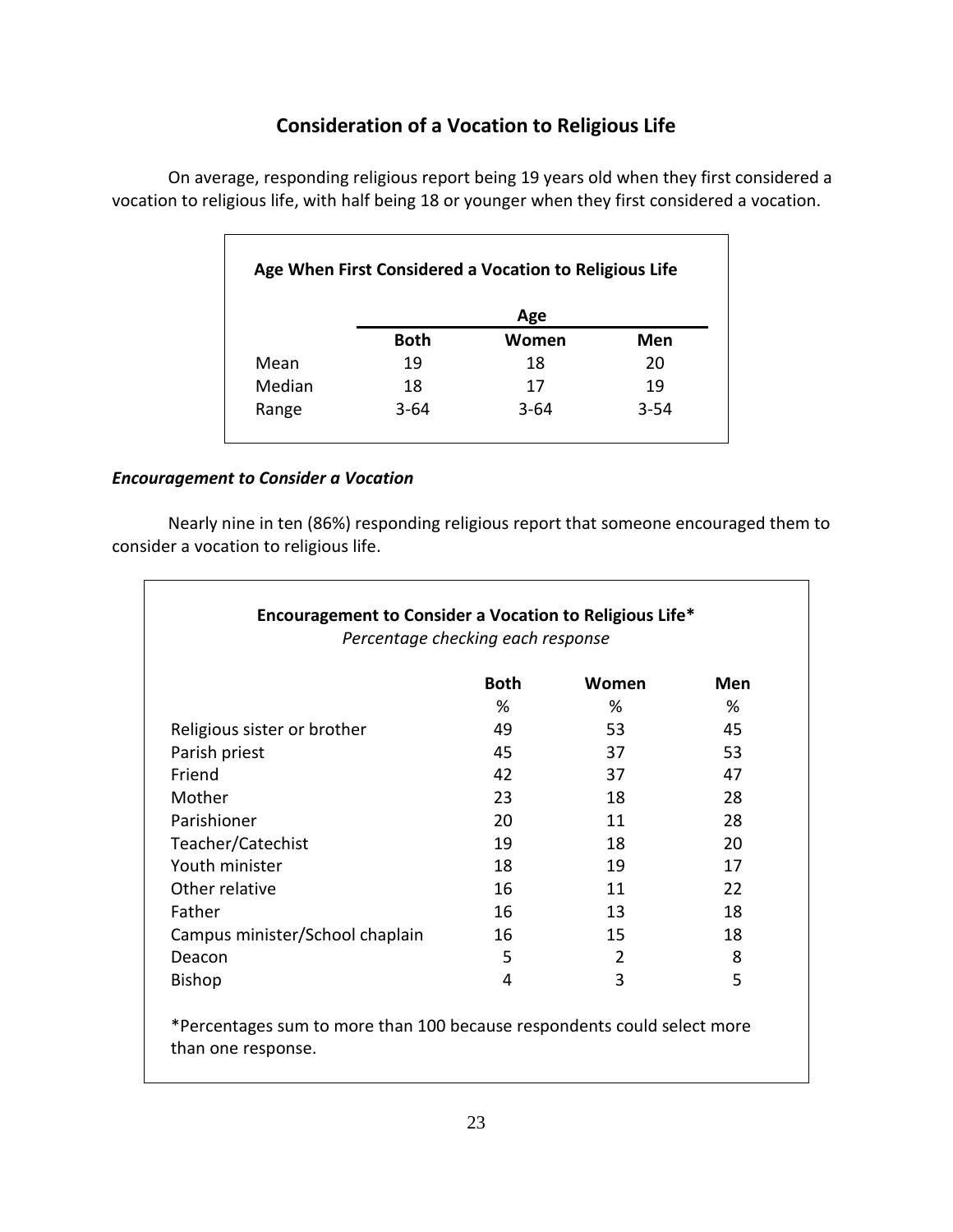- Half report being encouraged by a religious sister or brother (49%) or a parish priest (45%) to consider a vocation to religious life.
- Two in five respondents (42%) say that a friend encouraged them to consider a vocation to religious life.
- One in five report being encouraged to consider a vocation to religious life by their mother (23%), parishioner (20%), teacher/catechist(19%), or a youth minister (18%).
- One in sixteen (16%) report being encouraged to consider a vocation to religious life by other relatives, their father, or a campus minister/school chaplain.
- Respondents are more likely to report that they received encouragement from their family members than from a bishop, deacon, or youth minister.
- Men are more likely than women to be encouraged by a parish priest (53% compared to 37% of women religious), friend (47% compared to 37% of women), mother (28% compared to 18% of women), and parishioner (28% compared to 11% of women).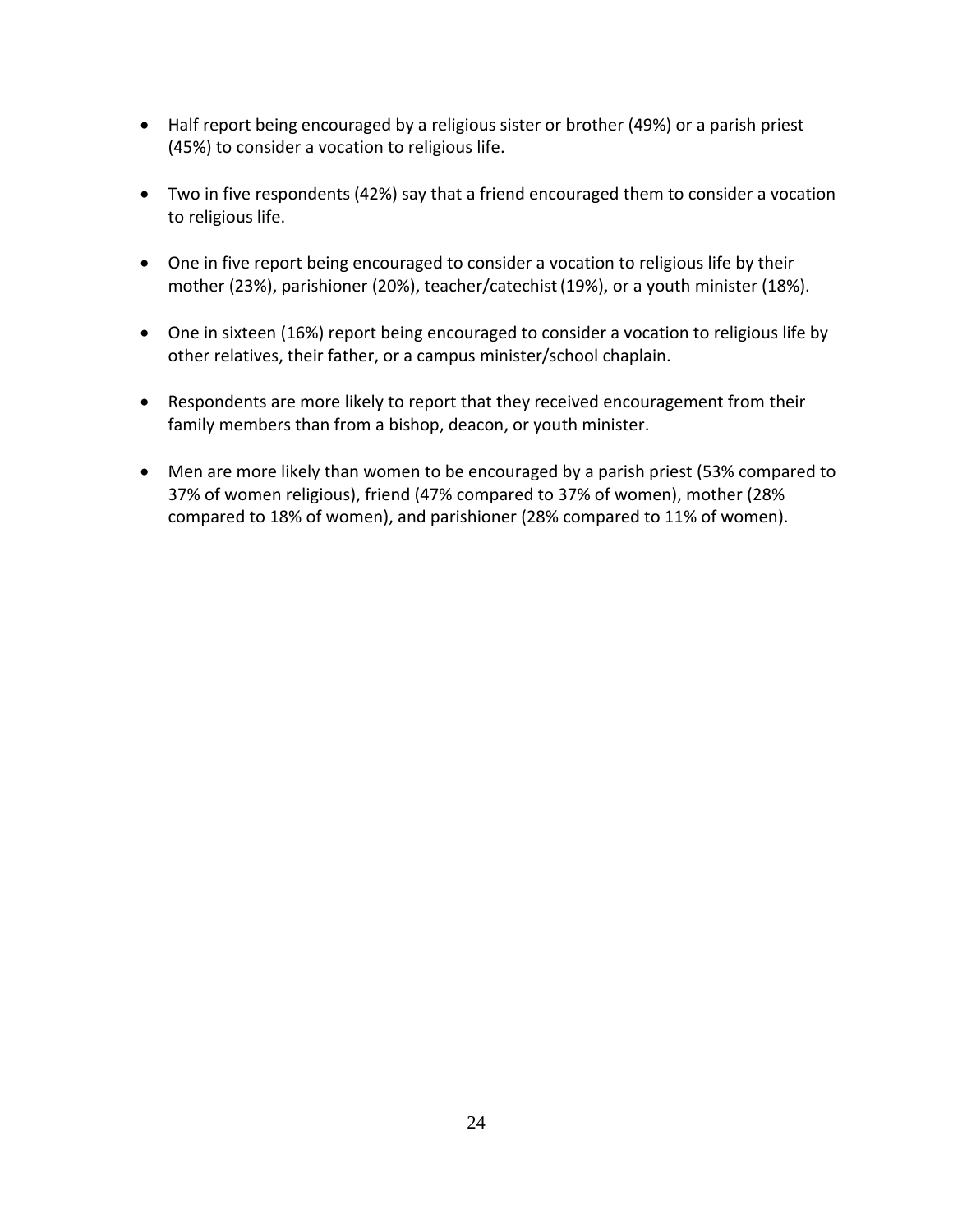#### *Discouragement from Considering a Vocation*

Almost three-fifths (56%) report that they were discouraged from considering a vocation to religious life by one or more persons. Women are more likely than men to report being discouraged from discerning a religious vocation (66% compared with 47% of men religious).

|                             | <b>Both</b> | Women         | Men           |
|-----------------------------|-------------|---------------|---------------|
|                             | ℅           | %             | ℅             |
| Friend or school classmate  | 52          | 55            | 46            |
| Other relative              | 50.         | 53            | 43            |
| Mother                      | 37          | 43            | 29            |
| Father                      | 29          | 28            | 32            |
| Colleague or coworker       | 19          | 18            | 21            |
| Priest or other clergy      | 10          | 8             | 14            |
| Teacher                     | 9           | 8             | 11            |
| Religious sister or brother | 6           | 10            | $\mathcal{P}$ |
| Someone else                | 2           | 0             | $\mathcal{P}$ |
| Youth minister              | 1           | $\mathcal{P}$ | O             |

- Those who reported being *discouraged* from considering a vocation are most likely to report that they were discouraged by a friend or school classmate (52%), another relative (50%), or mother (37%). Women are more likely than men to have been discouraged by their other relative (53% compared to 43% of men).
- Very few respondents say they were discouraged from considering a vocation by teachers, religious sisters or brothers, or youth ministers.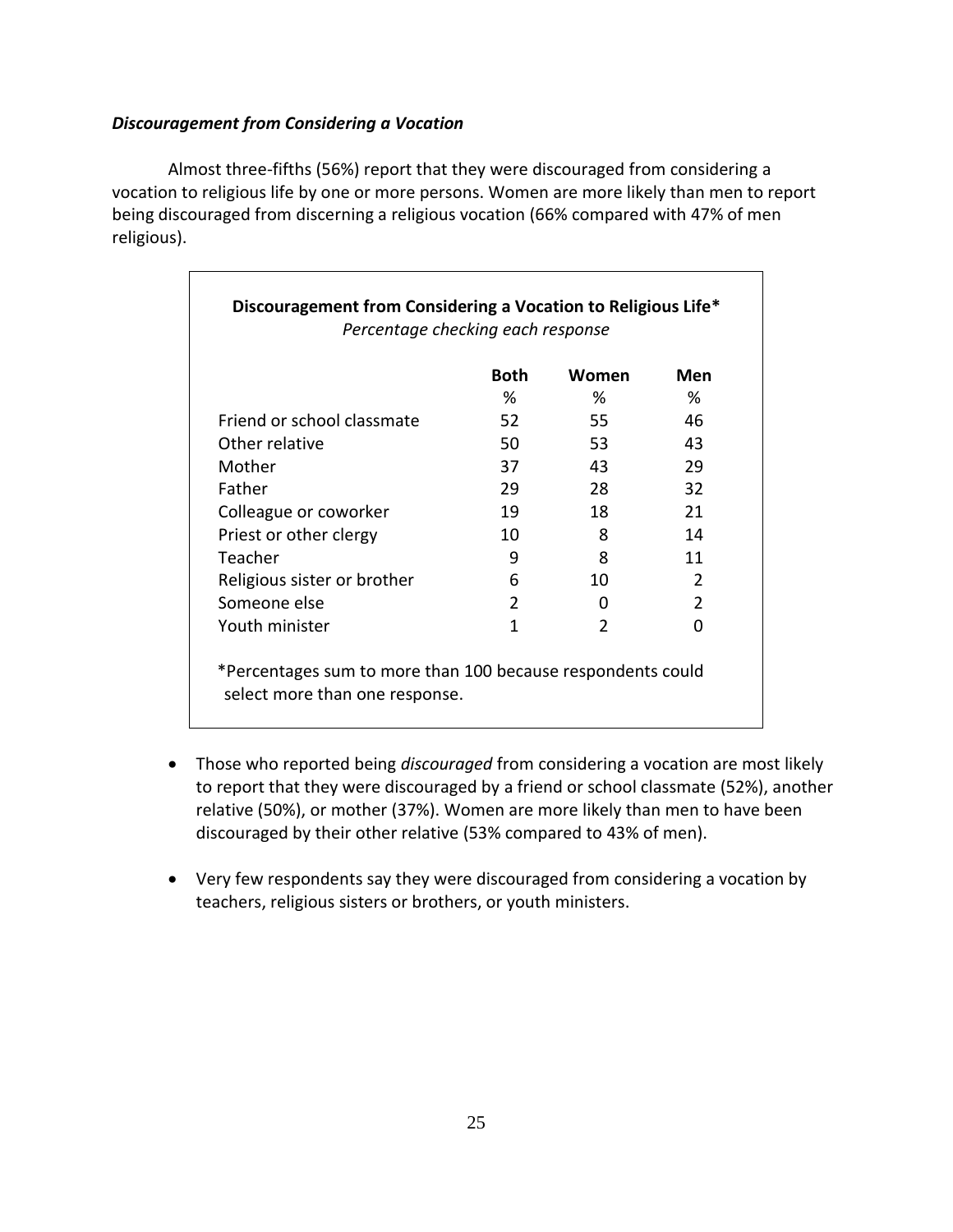### **Initial Acquaintance with the Religious Institute**

| How many years did you know the members of your religious<br>institute before entering? |             |          |          |
|-----------------------------------------------------------------------------------------|-------------|----------|----------|
|                                                                                         |             | Years    |          |
|                                                                                         | <b>Both</b> | Women    | Men      |
| Mean                                                                                    | 3           | 3        | 4        |
| Median                                                                                  | っ           | 3        |          |
| Range                                                                                   | $0 - 28$    | $0 - 18$ | $0 - 28$ |

<span id="page-29-0"></span>On average, responding religious report that they knew the members of their religious institute three years before they entered.

A quarter of respondents (25%) report that they knew the members of their religious institute for one year; three in ten (28%) knew the members of their religious institute for two years before they entered their institute.

Responding religious were asked to indicate how they first became acquainted with their religious institute.

| Percentage checking each response                                                       |             |       |     |
|-----------------------------------------------------------------------------------------|-------------|-------|-----|
|                                                                                         | <b>Both</b> | Women | Men |
|                                                                                         | %           | %     | %   |
| Through print or online promotional material published<br>by the institute              | 30          | 34    | 27  |
| In/through a sponsored institution or work of the<br>institute (e.g., school, hospital) | 23          | 15    | 32  |
| Through a friend or relative in the institute                                           | 18          | 21    | 15  |
| Through the recommendation of a priest or advisor                                       | 17          | 15    | 20  |
| Through working with a Sister/Brother from the institute                                | 9           | 3     | 15  |
| At a vocation event (e.g., Vocation Fair)                                               | 7           | 8     | 5   |
| Through a vocation matching or placement service                                        | 6           | 7     | 5   |
| Other                                                                                   | 33          | 34    | 32  |

\*Percentages sum to more than 100 because respondents could select more than one response.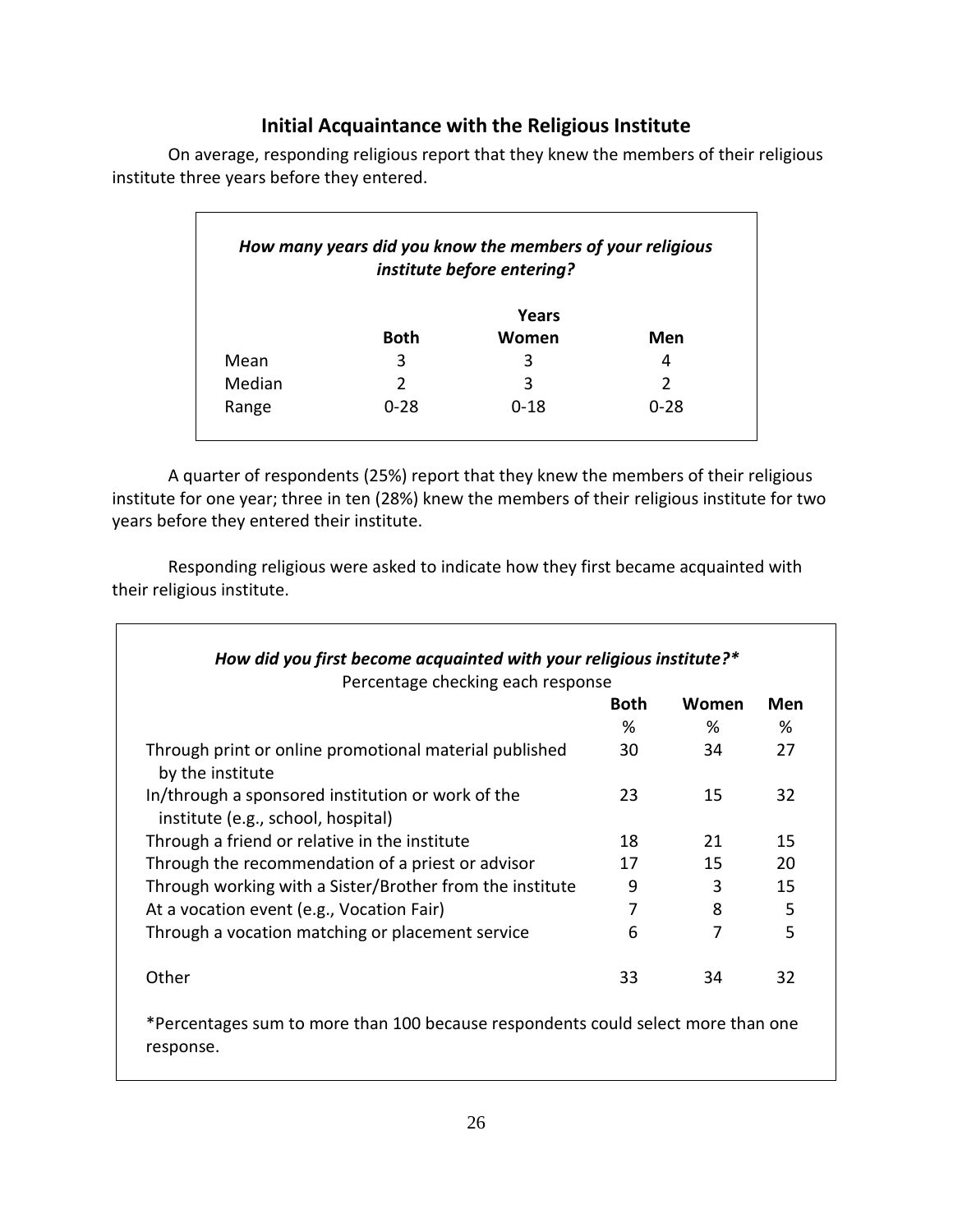- Three-tenths (30%) report being first acquainted with their institute through print or online promotional material published by the institute.
- A quarter (23%) were first acquainted in/through a sponsored institution or work of the institute (e.g., school, hospital). Men are more likely than women to be acquainted with their religious institute through this means (32% compared to 15% of women religious).
- One in five indicate that they first became acquainted with their institute through a friend or relative in the institute (18%) and through the recommendation of a priest or advisor (17%).
- About one in ten indicate that they are acquainted with their religious institute through a working with a sister/brother from the institute (9%), at a vocation event (e.g., Vocation Fair) (7%), or through a vocation matching or placement service (6%).
- One in ten (30%) said they first became acquainted with their religious institute through some other means. Some of those "other" responses included:
	- o A campus pro-life conference.
	- o A friend took me to a Capuchin vocation retreat.
	- o At a diocesan event for young adult Catholics, and seeing the sisters at Theology on Tap
	- o Attend the grade school they ran.
	- $\circ$  Attended a retreat held at the sisters' retreat house, though not sponsored by the sisters.
	- o Attended their Mass.
	- o Attending the same university as the sister students.
	- o Class trip to the monastery.
	- o Conversation with my mother who went to Ohio Dominican. Then, after viewing the Province website, I reached out to the Vocations Director and went on a Come & See Retreat.
	- o Event held on campus.
	- o God's providence.
	- o I just met the sisters in the street.
	- o Learned about them in a class and looked online.
	- $\circ$  Learning Church history and about the role of the Dominicans in the life of the Church.
	- o My brother in the seminary with the Norbertines.
	- o My chaplain at campus was a Maryknoll priest.
	- o My parents were Lay Members of SOLT.
	- o My sister told me.
	- o Online inquiry/research.
	- o Parishioner with a relative in the Institute.
	- o Personal search online.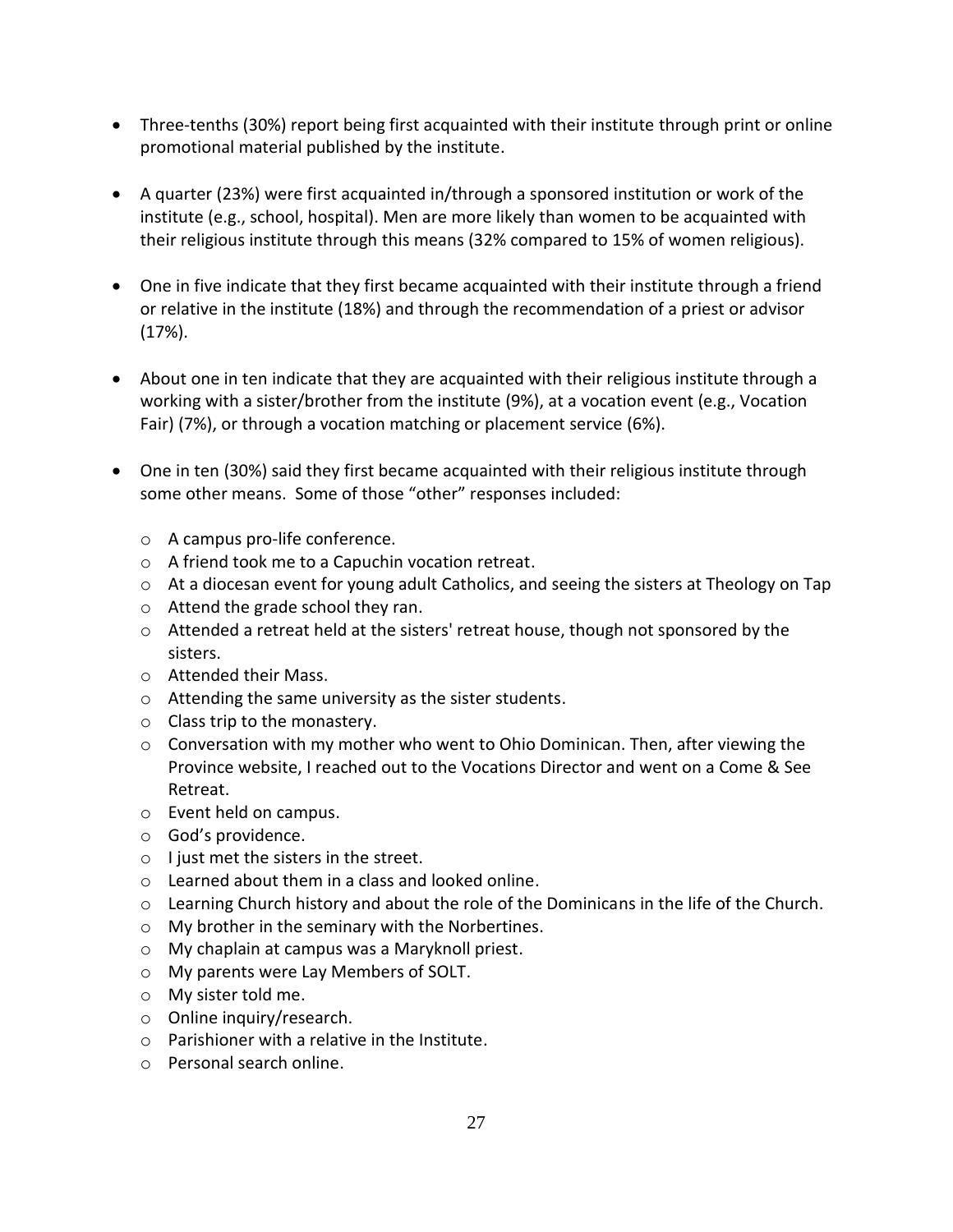- o Priests said mass at parish.
- o Promotion material.
- o Religious Discernment Group hosted by Vocation Directors.
- o Reputation/Saints.
- o Retreat.
- o Sister came to speak at my high school.
- o Sisters invited me to visit and attend various retreats.
- o Studying in their seminary.
- o The chaplain at my Boy Scout camp.
- o The vocation director was a part-time chaplain at my undergrad alma mater.
- o They were studying on my college campus.
- o Through a friend.
- o Through a religious brother who spent his summer ministry here.
- o Through a visit to the monastery.
- o Through our youth group.
- o Visit to parishes run by the institute.
- o Went to Notre Dame... didn't really get to know Holy Cross... but the Holy Cross vocation director helped me discern with other communities... and eventually I figured out that Holy Cross was a good fit.
- o Working with Sisters on a mission trip.
- o World Youth Day.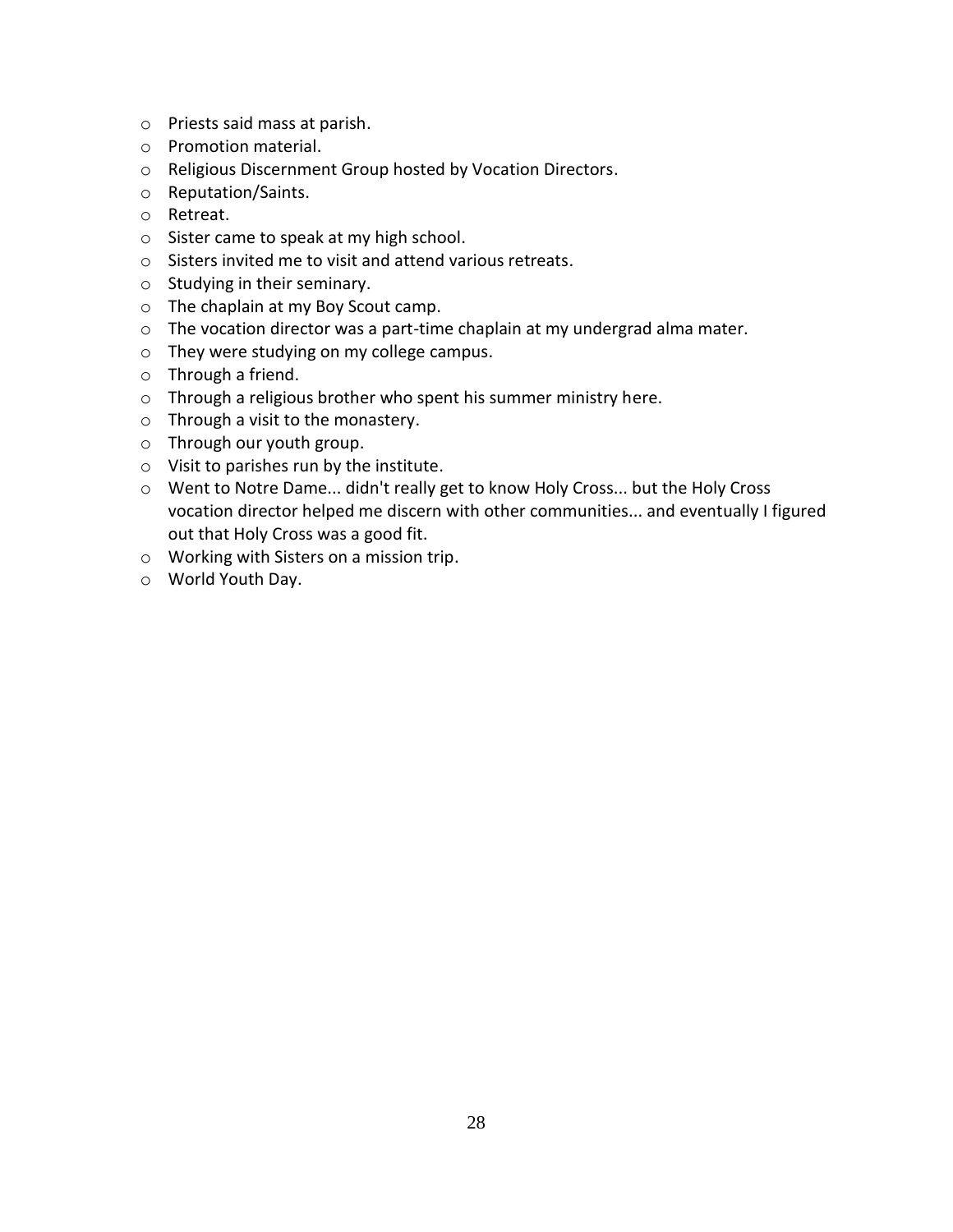### **Vocation/Discernment Programs and Experiences**

<span id="page-32-0"></span>Most (95%) had participated in at least one of these programs or experiences prior to entering their religious institute. Among the vocation programs and experiences about which they were asked, respondents are most likely to have participated in a "Come and See" experience. Seven in ten (71%) report participating in this program before they entered their religious institute. Men are more likely than women to participate in this experience.

|                                                                         | <b>Both</b> | Women | Men |
|-------------------------------------------------------------------------|-------------|-------|-----|
|                                                                         | %           | %     | %   |
| "Come and See" experience                                               | 71          | 65    | 77  |
| <b>Vocation retreat</b>                                                 | 51          | 58    | 43  |
| Live-in experience                                                      | 23          | 19    | 27  |
| "Andrew Dinner"                                                         |             | $***$ | 3   |
| "Nun Run"                                                               |             | 18    | *** |
| Other                                                                   | 10          | 16    | 3   |
| *Percentages sum to more than 100 because respondents could select more |             |       |     |

- Half of responding religious (51%) participated in a vocation retreat before entering their religious institute.
- Nearly a quarter (23%) participated in some sort of live-in experience with their religious institute before entering.
- One in five report participating in a "Nun Run" (asked only of women), and just 3% of men had participated in an "Andrew Dinner" (asked only of men).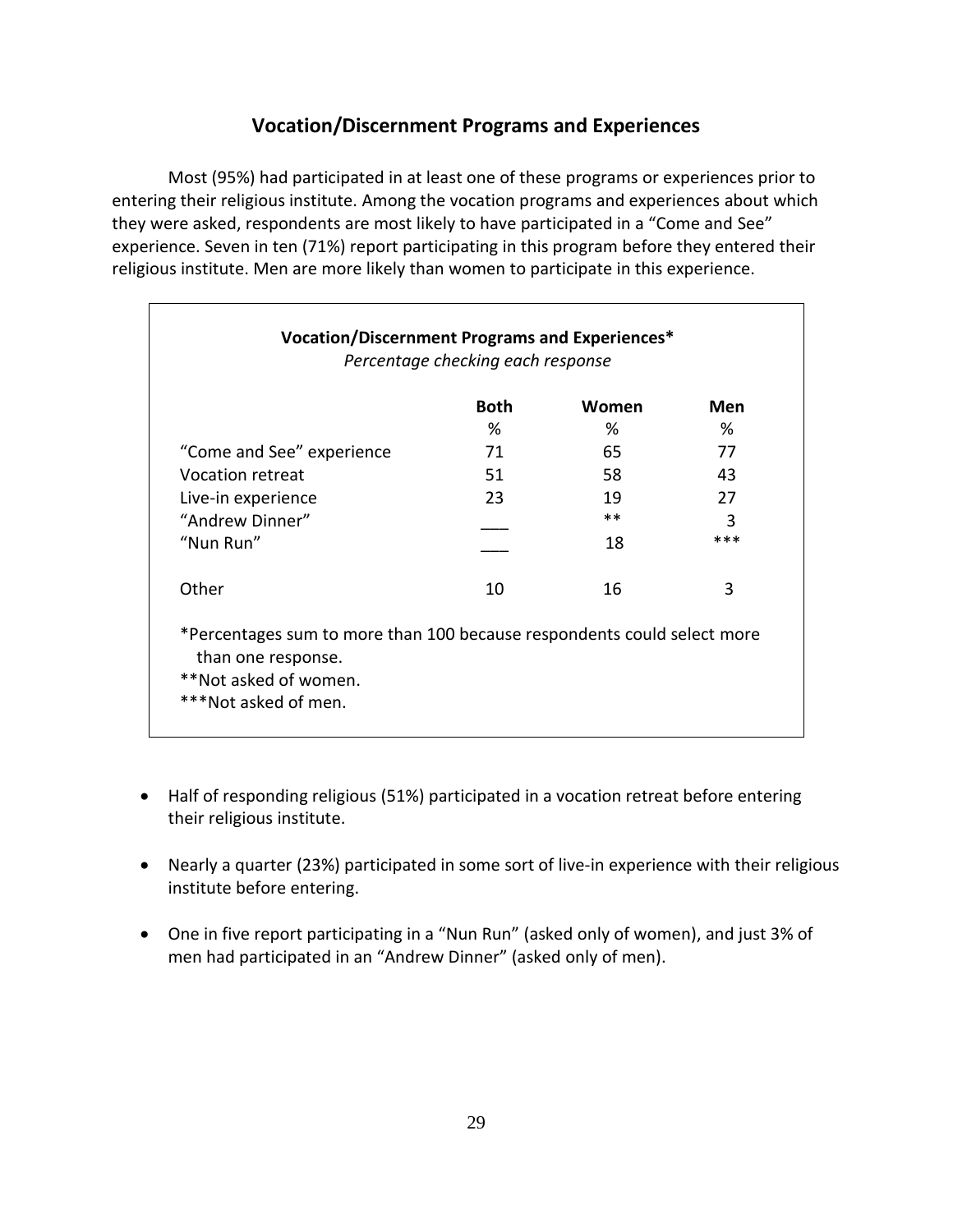Respondents were also allowed to add any "other" vocational discernment experiences which they might have had. Their responses included the following:

- o "Come and Pray" experience.
- o 1 day Lenten Retreat to see who these sisters were.
- o College Campus Ministry Women Discernment Group.
- o I lived near the Sisters and worked in their schools.
- o I made a personal visit.
- o Informal stays with the sisters, under direction of the Vocation Directress.
- o Personal visit.
- o Retreat for those not discerning.
- o Various events offered.
- o Women's Parish Retreat.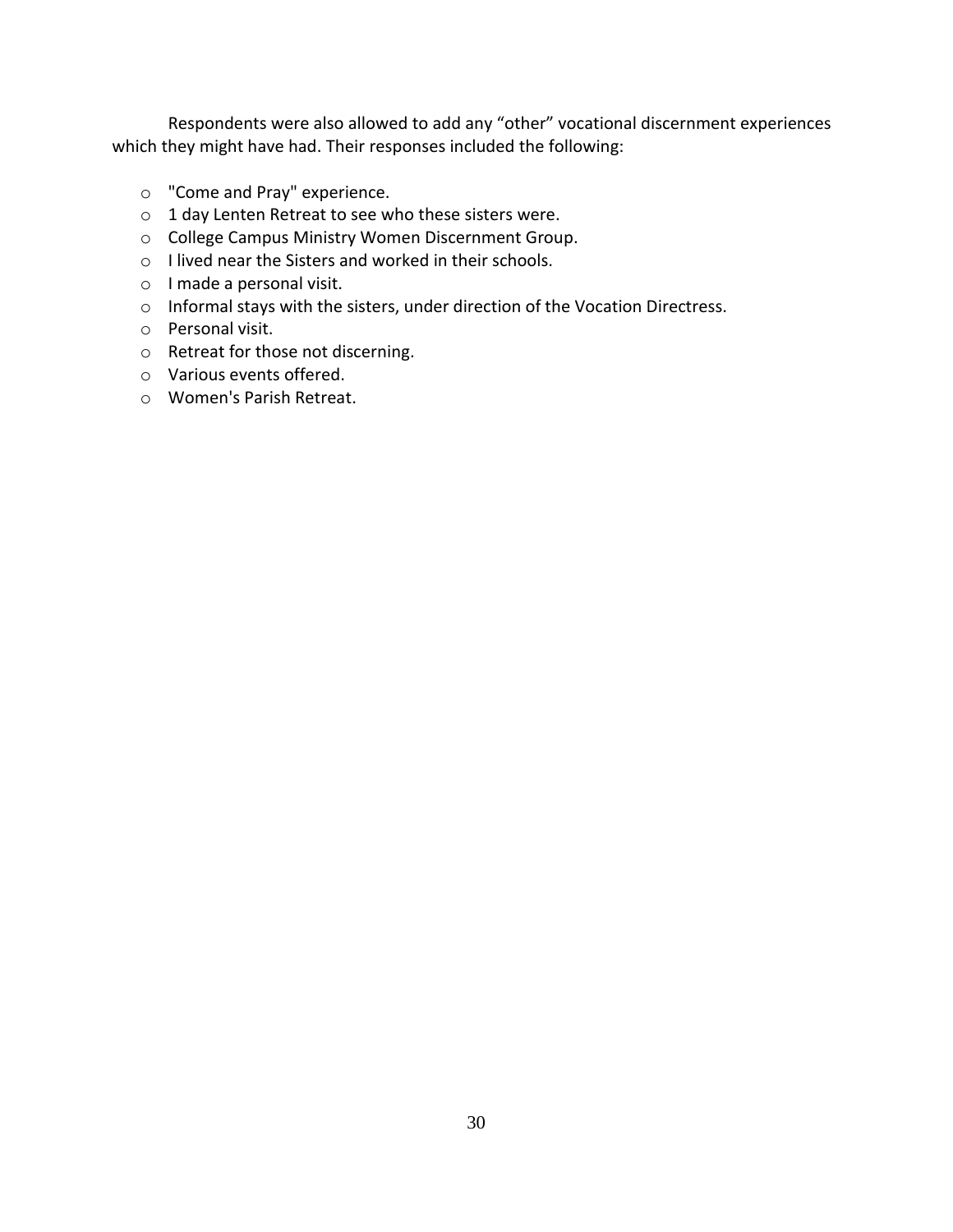<span id="page-34-0"></span>**Appendix: Questionnaire with Response Frequencies**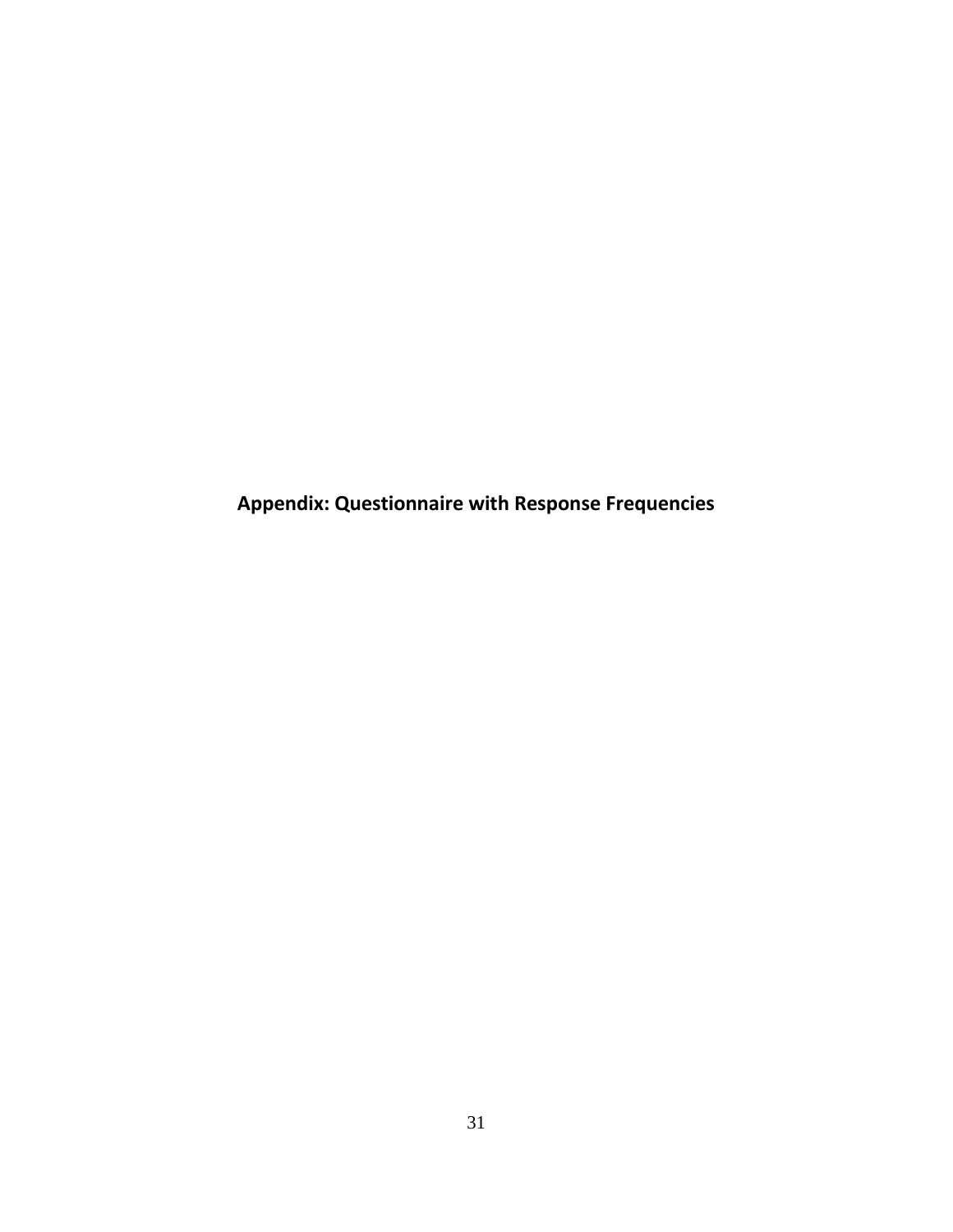

# **Secretariat of Clergy, Consecrated Life and Vocations United States Conference of Catholic Bishops**



### **Profession Class of 2021 National Survey**

This survey will help us to understand the characteristics of the women professing perpetual vows in religious life in 2021. In addition, some of the information will be used by the Secretariat in conjunction with the World Day of Consecrated Life to assist the media in offering positive and accurate information about the women who profess perpetual vows each year. The information you provide here will be combined with that of other religious women who have made or are making their profession of perpetual vows this year for use in press releases and highlighted on the USCCB website*.* **Your participation in this project is very important. No individual level information will be released without your express permission. Please respond by December 15.** 

\_\_\_\_\_\_\_\_\_\_\_\_\_\_\_\_\_\_\_\_\_\_\_\_\_\_\_\_\_\_\_\_\_\_\_\_\_\_\_\_\_\_\_\_\_\_\_\_\_\_\_\_\_\_\_\_\_\_\_\_\_\_\_\_\_\_\_\_\_\_\_\_\_\_\_\_

\_\_\_\_\_\_\_\_\_\_\_\_\_\_\_\_\_\_\_\_\_\_\_\_\_\_\_\_\_\_\_\_\_\_\_\_\_\_\_\_\_\_\_\_\_\_\_\_\_\_\_\_\_\_\_\_\_\_\_\_\_\_\_\_\_\_\_\_\_\_\_\_\_\_\_\_

1. Name of your religious institute:

2. Name of your monastery or province (if applicable):

3. Your year of birth:

4. Are you: 49 Male 51 Female

5. Were you born in the United States? 76 Yes 24 No

\_\_\_\_\_\_\_5a. If born outside the United States, in what year did you come to live in the United States?

6. Your primary race or ethnicity (Please select only one):

- 71 Caucasian/European American/white
- 4 African/African American/black
- 10 Hispanic/Latina
- 13 Asian/Pacific Islander/Native Hawaiian/Middle Eastern
- 0 Native American/Alaska Native
- 2 Mixed race
- 0 Other:

#### 7. How long have you been a Catholic?

- 93 Baptized Catholic as an infant ("cradle Catholic")
- 7 Became a Catholic later in life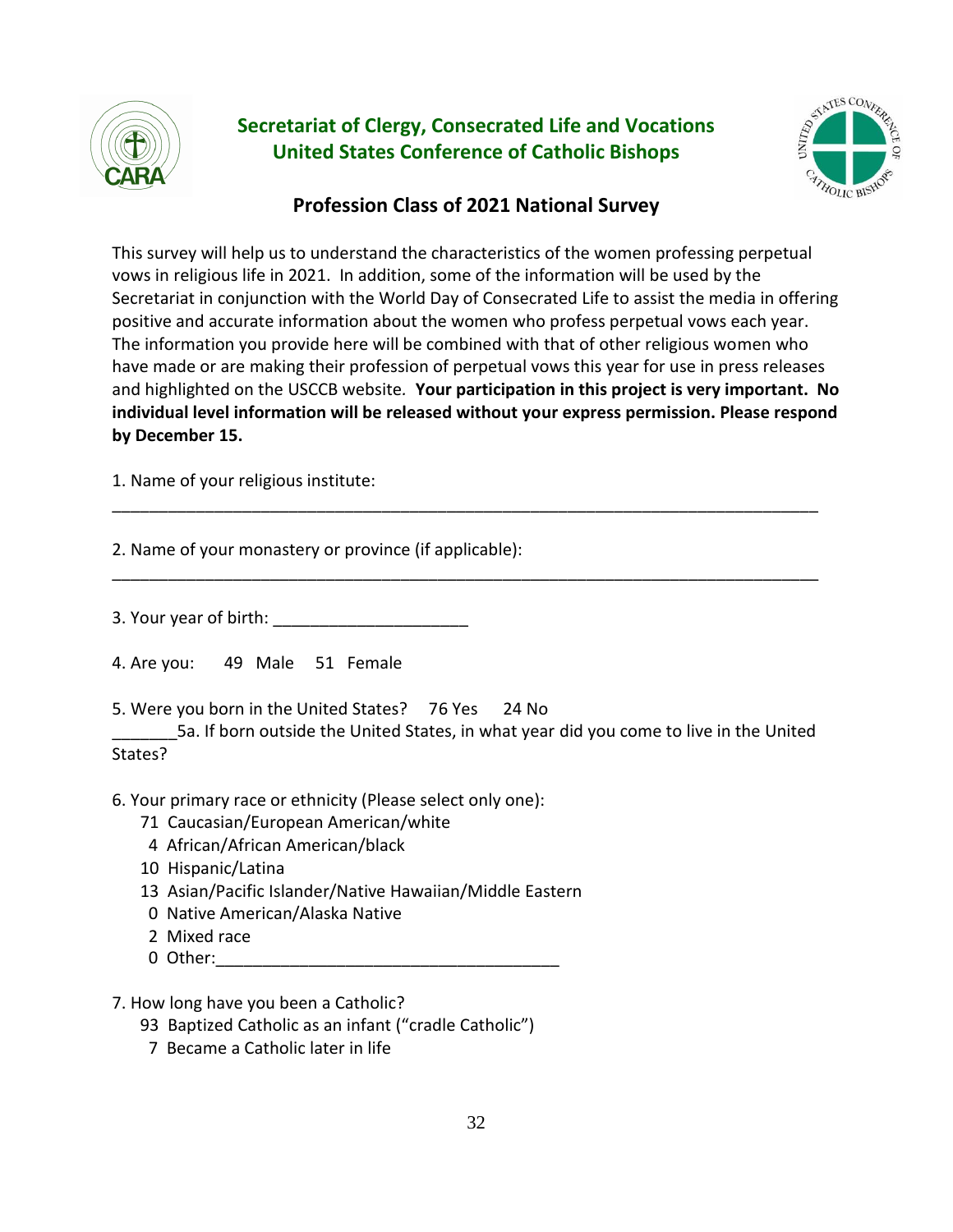- 7a. If you answered "Became a Catholic later in life" in the previous question, how old were you when you became a Catholic?
- 7b. What was your previous religious affiliation?

8. Who raised you during the most formative part of your childhood? *Please select all that apply*.

97 Biological parent(s) 1 Step parent 1 Adoptive parent(s) 13 Grandparent(s) 5 Other relative(s) 1 Someone else 0 I prefer not to answer 8a. [If selected biological/step/adoptive parent(s)] During the most formative part of your childhood, were you raised by: (Please select one) 91 Married couple, living together 0 Married couple, living separately 0 Unmarried couple, living separately 1 Unmarried couple, living together 3 One parent, widowed 4 One parent, separated/divorced 0 One parent, single/unmarried 0 Something else 1 I prefer not to answer 9. What was the religious background of your parents when you were a child? 76 Both parents Catholic 14 Mother Catholic, father non-Catholic 6 Neither parent was Catholic 4 Father Catholic, mother non-Catholic 10. How many brothers and sisters do you have? 11. What is your birth order? 1 Only child 40 Eldest 24 Youngest 35 Somewhere in the middle 12. Do (did) you have a relative who is a priest or a religious? 36 Yes 64 No 13. Did you attend any of the following before you entered your religious institute? (Please check all that apply): 53 Parish-based religious education/ CCD/RCIA 43 Catholic high school 36 Catholic college or university

20 Catholic ministry formation program

47 Catholic elementary or middle school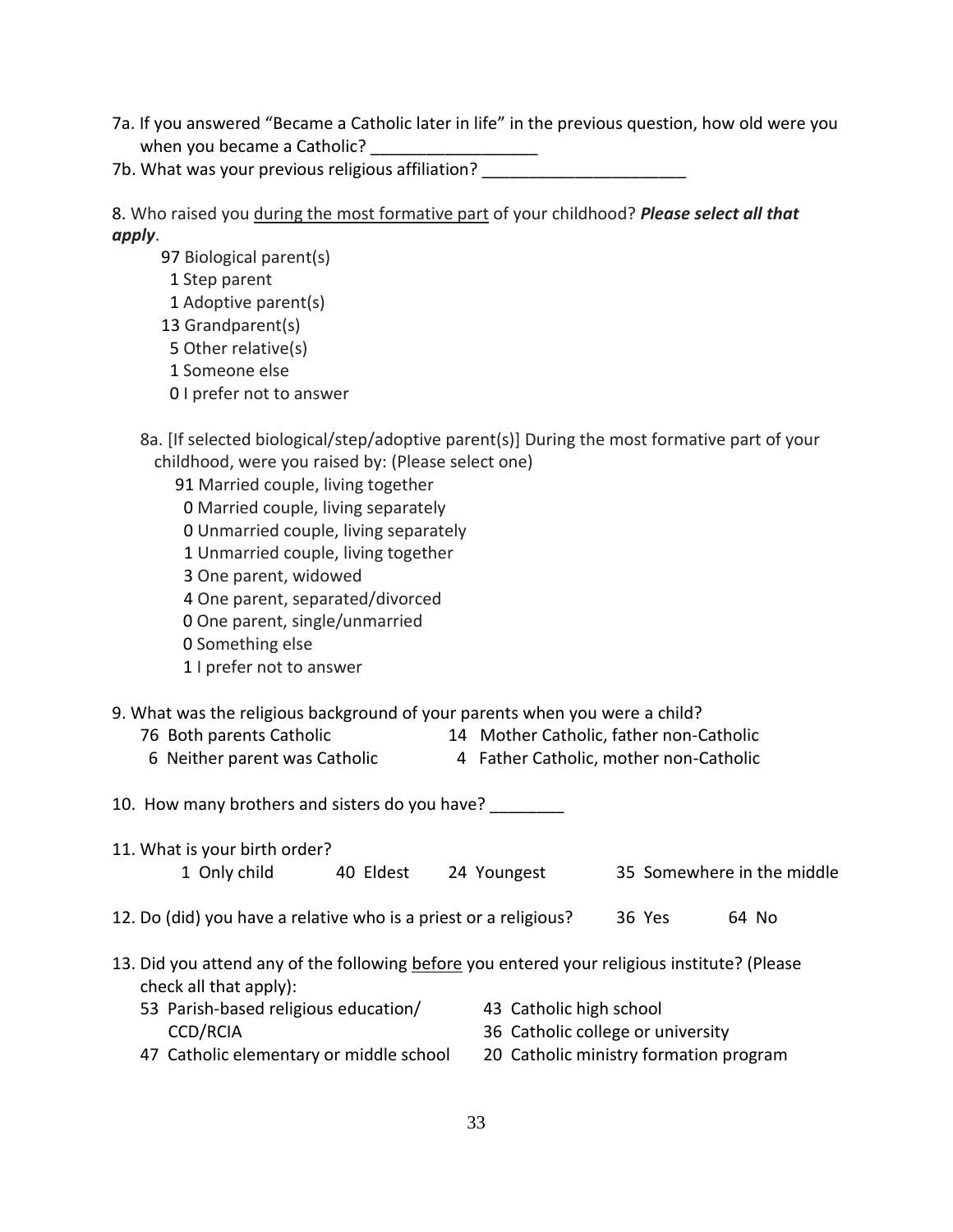| 14. Were you ever home schooled? 15 Yes 85 No<br>14a. If "Yes," total number of years of home schooling: __________                                                                              |                                                                                                                                                                                                                                                                                                             |
|--------------------------------------------------------------------------------------------------------------------------------------------------------------------------------------------------|-------------------------------------------------------------------------------------------------------------------------------------------------------------------------------------------------------------------------------------------------------------------------------------------------------------|
| 1 Elementary school (K-8)<br>9 High school<br>1 Trade or technical school                                                                                                                        | 15. What is the highest level of education you completed before entering your religious institute?<br>20 Some college, but not a Bachelor's degree<br>48 College or university undergraduate degree<br>22 Graduate degree                                                                                   |
| 16. Did educational debt delay your application for entrance to your institute?<br>94 No<br>6 Yes                                                                                                |                                                                                                                                                                                                                                                                                                             |
|                                                                                                                                                                                                  | 16a. If "Yes," approximately how long were you delayed? ________________________                                                                                                                                                                                                                            |
| 16b. If "Yes," what was the amount of your educational debt: \$__________________                                                                                                                |                                                                                                                                                                                                                                                                                                             |
| (Please check all that apply)<br>Family members<br>Parish<br>Religious community<br>Friends/co-workers<br>The Labouré Society                                                                    | 16c. If "Yes," did you receive assistance from any of these groups in paying down your debt?<br>Mater Ecclesiae Fund for Vocations<br>Serra Fund for Vocations<br>Knights of Columbus Fund for Vocations<br>National Fund for Catholic Religious Vocations                                                  |
| 17. Were you employed before entering your religious institute?<br>16 No<br>27 Yes, part-time                                                                                                    | 57 Yes, full-time<br>17a. If yes, what was your main work experience prior to entering your religious institute?                                                                                                                                                                                            |
| 18. Were you involved in ministry before entering your religious institute?                                                                                                                      | 16 No 64 Yes, as a volunteer 9 Yes, part-time 12 Yes, full-time                                                                                                                                                                                                                                             |
| check all that apply)<br>48 Altar server<br>32 Extraordinary Minister of Communion<br>42 Lector<br>36 Music ministry, cantor, choir<br>44 Faith formation, catechetical ministry,<br><b>RCIA</b> | 19. Did you serve in any of these ministries before entering your religious institute? (Please<br>18 Teacher in a Catholic school<br>4 Hospital or prison ministry<br>22 Social service ministry (e.g., Catholic<br>Charities program, other community<br>(service)<br>39 Youth minister or Campus minister |
| institute? (Please check all that apply)<br>3 Catholic Scouting (if male)                                                                                                                        | 20. Did you participate in any of these programs or activities before entering your religious<br>1 Catholic Daughters (if female)                                                                                                                                                                           |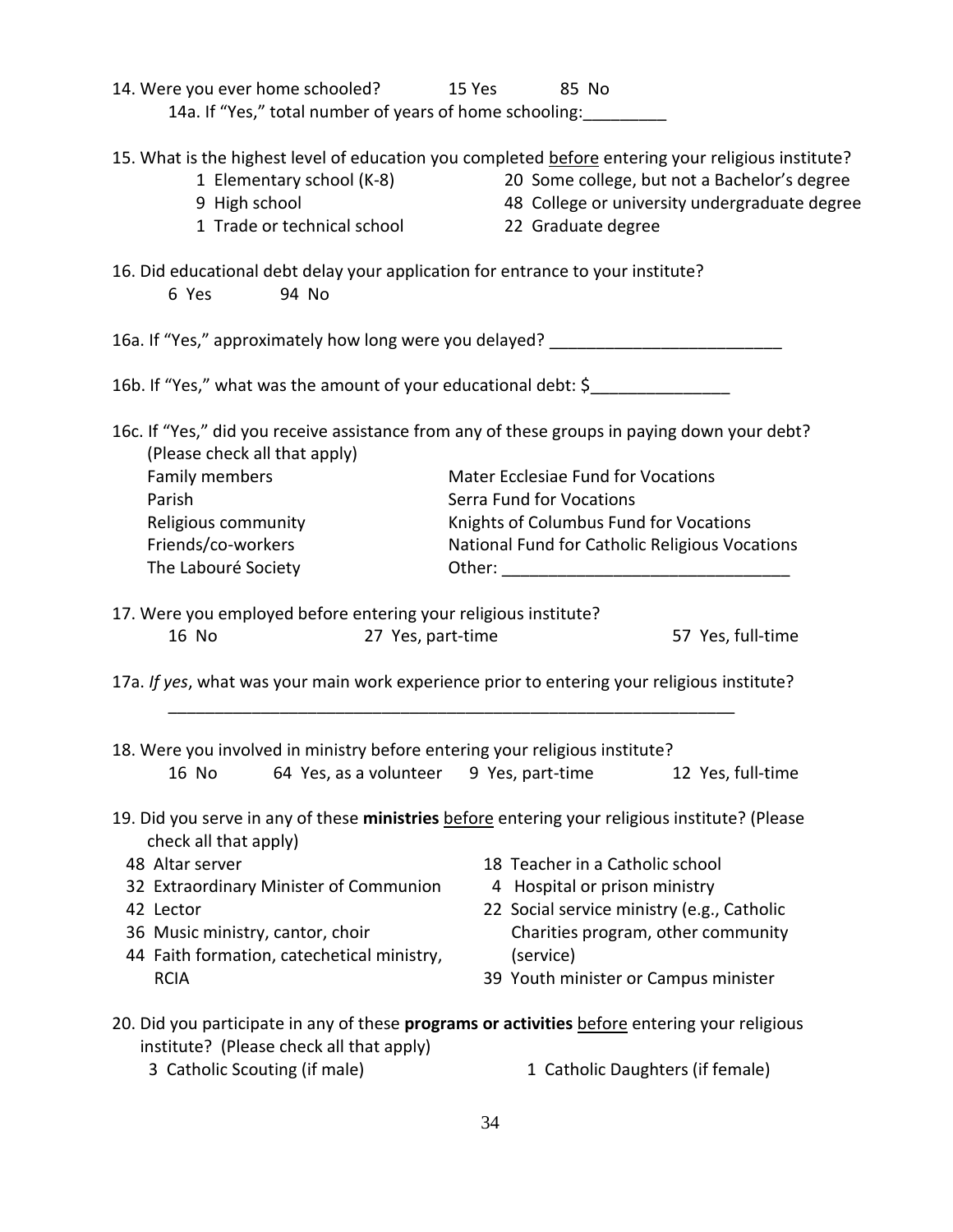- 30 Catholic campus ministry/Newman Center 10 Fellowship of Catholic University Students (FOCUS) 11 Franciscan University of Steubenville High School Youth Conference 14 Knights of Columbus (if male) 3 Sodality (if female) 7 National Catholic Youth Conference 3 National Evangelization Team (NET) 7 Religious institute volunteer (e.g., Mercy Volunteer Corps or Jesuit Volunteer Corps) 5 St. Vincent de Paul Society 18 World Youth Day 33 Young adult ministry or group 43 Youth ministry or youth group 21. Did you participate in any of these **prayer practices or groups** on a regular basis before entering your religious institute? (Please check all that apply) 76 Eucharistic Adoration 47 Faith-sharing group/Bible study 70 Rosary 65 Retreats 35 Lectio Divina 58 Spiritual direction 22. How old were you when you first considered a vocation to religious life? \_\_\_\_\_\_\_\_\_\_ 23. Were you encouraged to consider religious life by any of these people? (Please check all that apply) 23 Mother 16 Father 16 Other relative 42 Friend 20 Parishioner 19 Teacher/Catechist 18 Youth Minister 16 Campus Minister /School 5 Deacon Chaplain 4 Bishop 45 Parish Priest 49 Religious sister or brother 24. Did anyone discourage you from considering religious life as a vocation? 56 Yes 44 No 24a. If "Yes" who discouraged you (Please check all that apply): 37 Mother 52 Friend or school classmate 29 Father 9 Teacher 50 Other relative 2 Youth minister 10 Priest or other clergy 19 Colleague or coworker 10 Religious sister or brother 2 Someone else:\_\_\_\_\_\_\_\_\_\_\_\_\_
- 25. How many years did you know the members of your religious institute before you entered?\_\_\_\_\_\_\_
- 26. How did you first become acquainted with your religious institute? (Please check all that apply)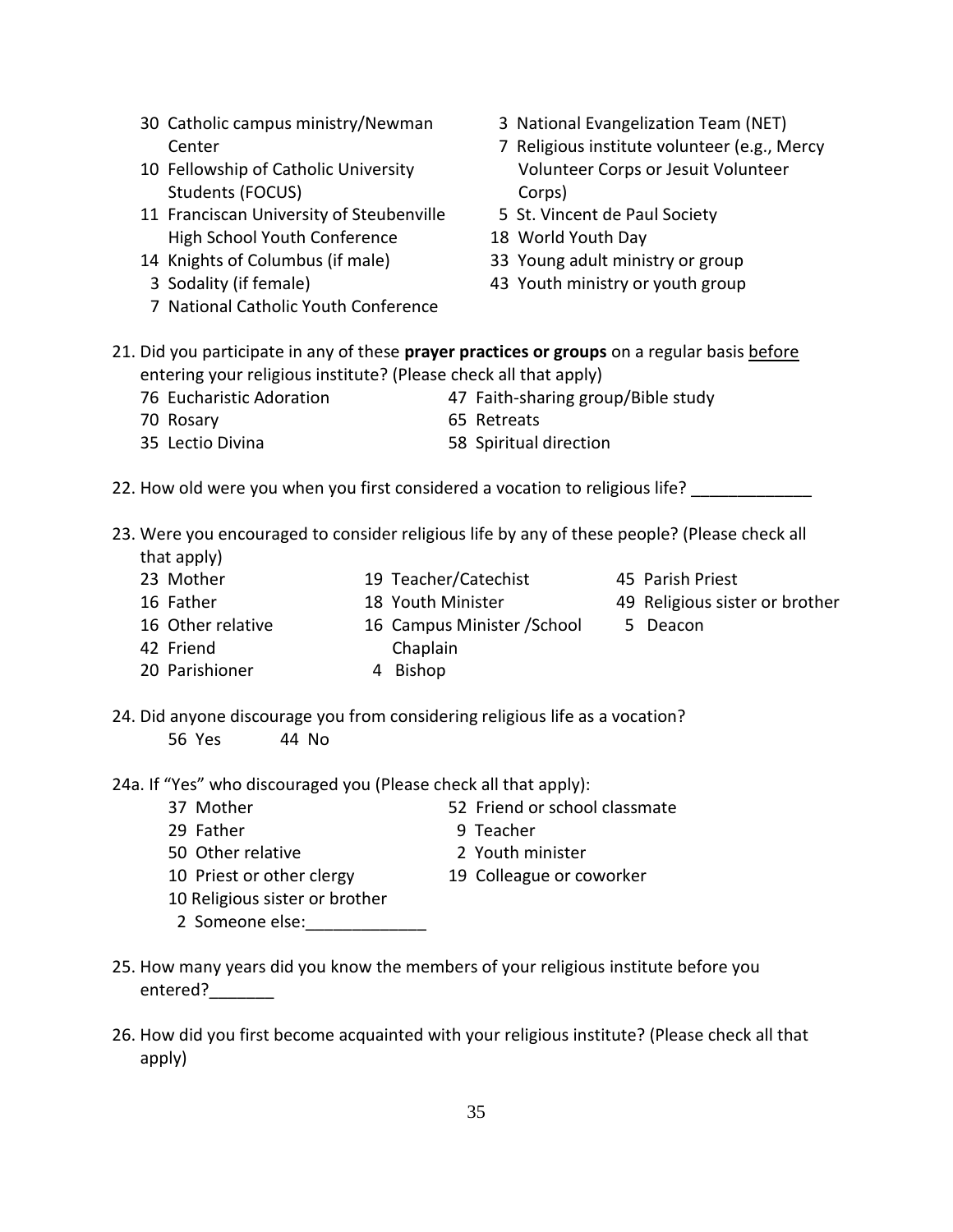- 23 In/through a sponsored institution or work of the institute (e.g., school, hospital)
- 9 Through working with a Sister from the institute
- 18 Through a friend or relative in the institute
- 17 Through the recommendation of a priest or advisor
- 30 Through print or online promotional material published by the institute
- 6 Through a vocation matching or placement service
- 7 At a vocation event (e.g., Vocation Fair)
- 33 Other:
- 27. Did you participate in any of these vocation/discernment programs before entering you religious institute? (Please check all that apply)
	- 2 "Andrew Dinner" (if male)
	- 9 "Nun Run" (if female) 51 Vocation retreat
	- 71 "Come and See" experience 23 Live-in experience
- -
	- 10 Other:
- 28. Every religious has his/her own interesting story. Please briefly complete the following statement about yourself. This is to be **up to three sentences** that can be shared on the USCCB Profession Class of 2021 webpage. Please do not include overly personal information.

People might be surprised to know that I

29. Please provide the following information so that we may contact you for clarification about your survey responses, if needed. This contact information will not be shared without your express permission:

| First Name:          | Last Name: |
|----------------------|------------|
| <b>Phone Number:</b> | E-mail:    |

- 30. I permit the USCCB to use my name, statement, and photograph on the Profession Class of 2021 webpage.
- Yes No I permit the USCCB to use my name, statement, and photograph on the Profession Class of 2021 webpage.

**You are invited to submit an individual, self-taken photo (a clear headshot) in digital format to be featured on the USCCB website, "Meet the Profession Class**." You are also encouraged to respond to the prompt (i.e., "People might be surprised to know that I …"), so that both your picture and quote can be published on the website. For an example on how this information is displayed, please visit https://www.usccb.org/committees/clergy-consecrated-lifevocations/profession-classes.

Thank you for participating in this survey. This project presents religious life in a positive light and is meant to be an encouragement for the faithful.